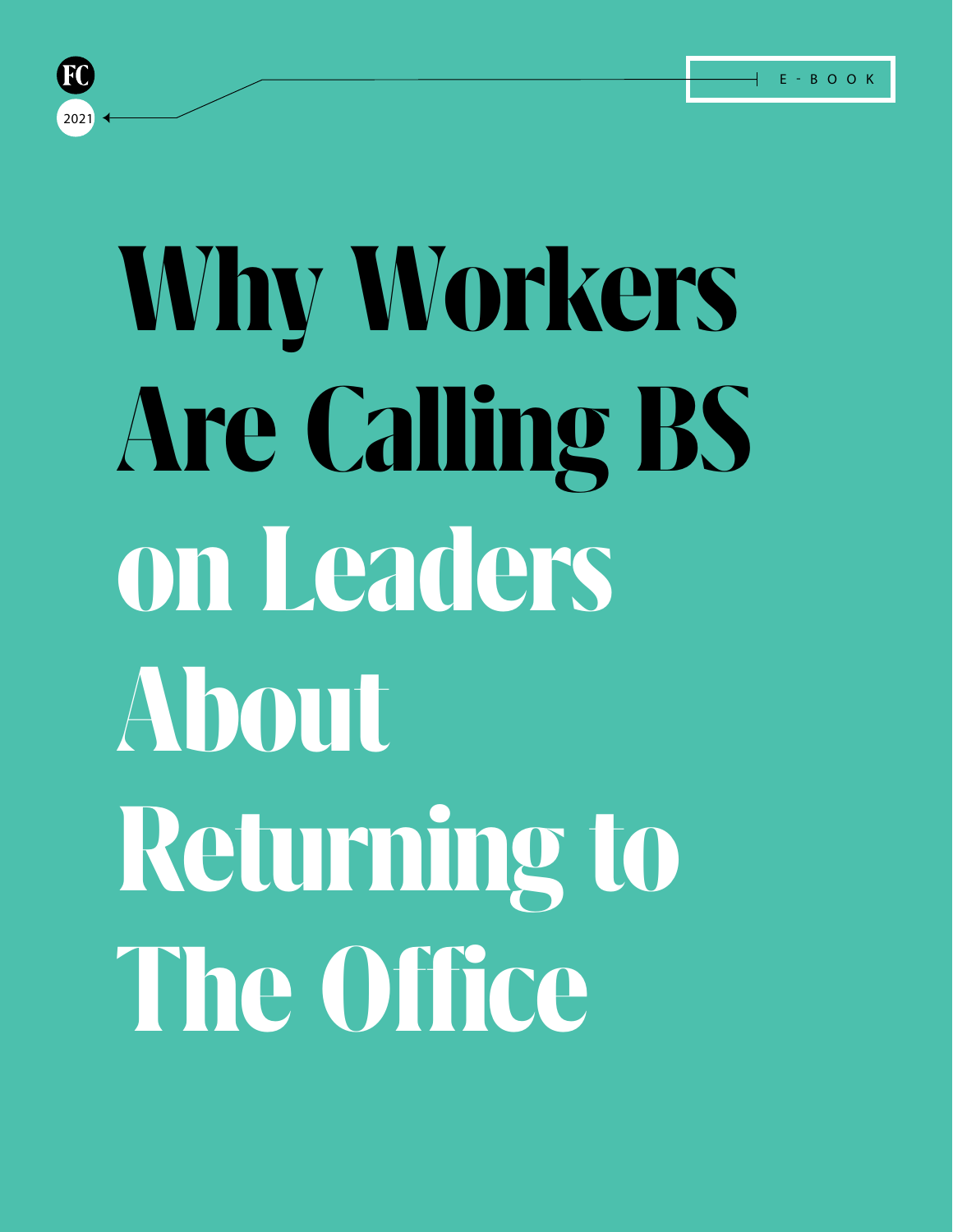

# **CONTENTS**

### [3](#page-2-0)

4 ways to prevent culture shock as [employees return to work](#page-2-0)

[BY HALEY WOZNYJ](#page-2-0)

### [8](#page-7-0)

3 Lessons COVID-19 Has Taught Us [About Remote Work](#page-7-0)

[BY JULIA HERBST](#page-7-0)

### [14](#page-13-0)

How To Ask Your Boss To Let You [Keep Working From Home](#page-13-0)

[BY DIANA SHI](#page-13-0)

### [18](#page-17-0)

[Why Workers Are Calling Bs On](#page-17-0)  Lead-[ers About Returning To The](#page-17-0) **Office** 

BY KIMBERLY MERRIMAN AND DAVID [GREENWAY AND TAMARA MONTAG-](#page-17-0)**SMIT** 

#### [24](#page-23-0)

Now Is The Time To Design Your [Post-Pandemic Work Life](#page-23-0)

[BY ART MARKMAN](#page-23-0)

### [27](#page-26-0)

[How To Find A New Remote Job If](#page-26-0) Your Current Employer Wants You [Back In The Office](#page-26-0)

[BY SARA SUTTON](#page-26-0)

### 32

[A Hybrid Office Will Require New](#page-31-0) Rou[-tines. Here's How To Get It Right](#page-31-0)

[BY FRANK WEISHAUPT](#page-31-0)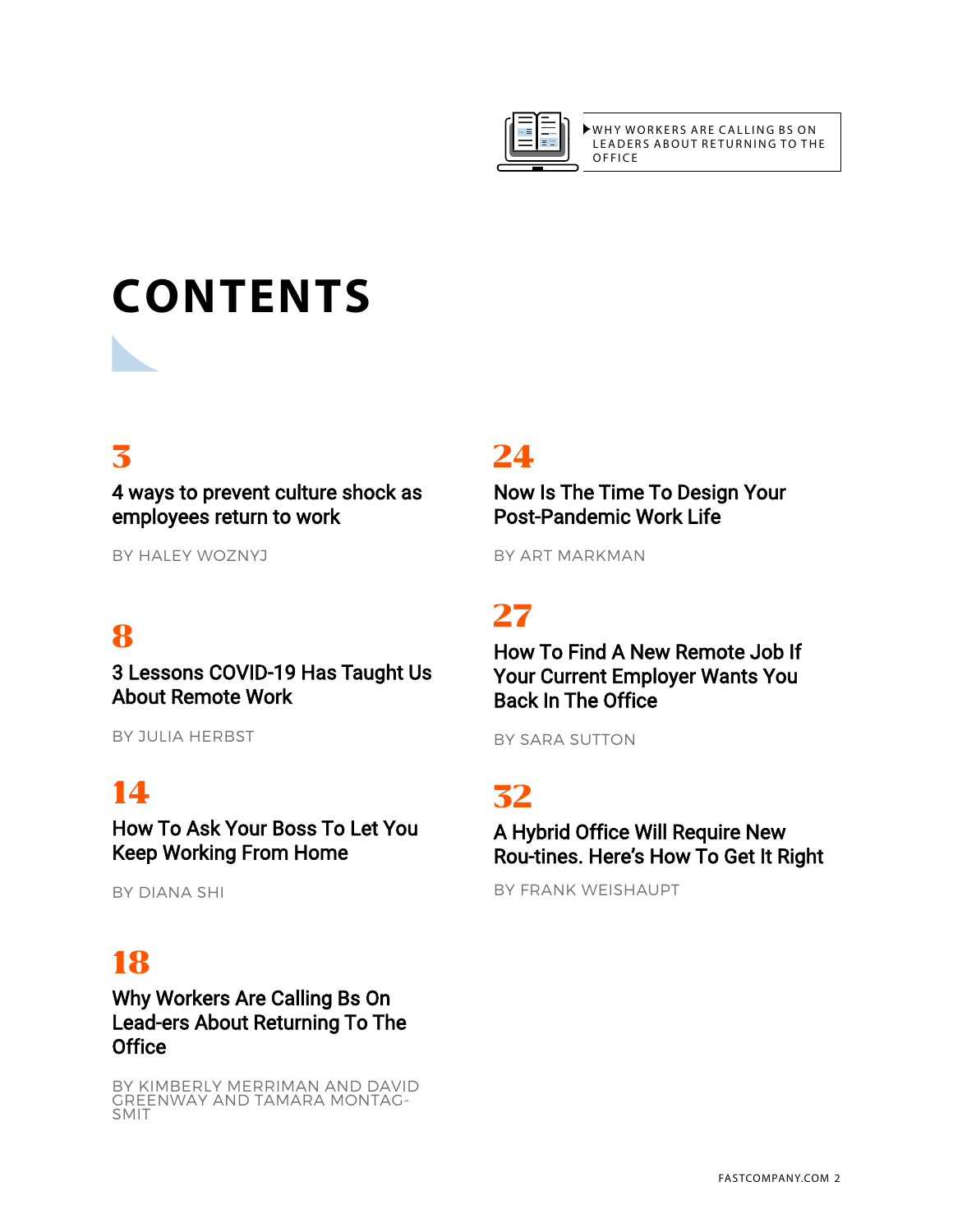

<span id="page-2-0"></span>"As companies gradually open their doors, they must consider how to reintroduce staff to the office environment (and each other)."

BY HALEY WOZNYJ

# **4 Ways to Prevent Culture Shock as Employees Return to Work**

For the last year, many employees have been working remotely in an attempt to curb the spread of COVID-19. However, as vaccine efforts ramp up, companies are starting to announce their return to the office. Amazon says its corporate employees could be back in the office by fall, while other companies like Ford Motor Company, PricewaterhouseCoopers (PwC), and Facebook could bring their employees back by early summer. Some companies, such as Uber and Microsoft, have already opened their doors to employees.

As these plans come to fruition, we can finally say goodbye to Zoom meetings and reluctantly put our athleisure wear away. But organizations and leaders shouldn't hastily welcome employees back; they need to give the return to the office some thought. This shift can be a culture shock for employees who have become accustomed to working remotely. It's important to carefully consider how to best reintroduce employees back to the office, and perhaps more importantly, to each other. After all, one of the main benefits of returning to the office is to reignite those more organic processes that are hard to replicate virtually. Here are four tips for helping to facilitate the return to the office.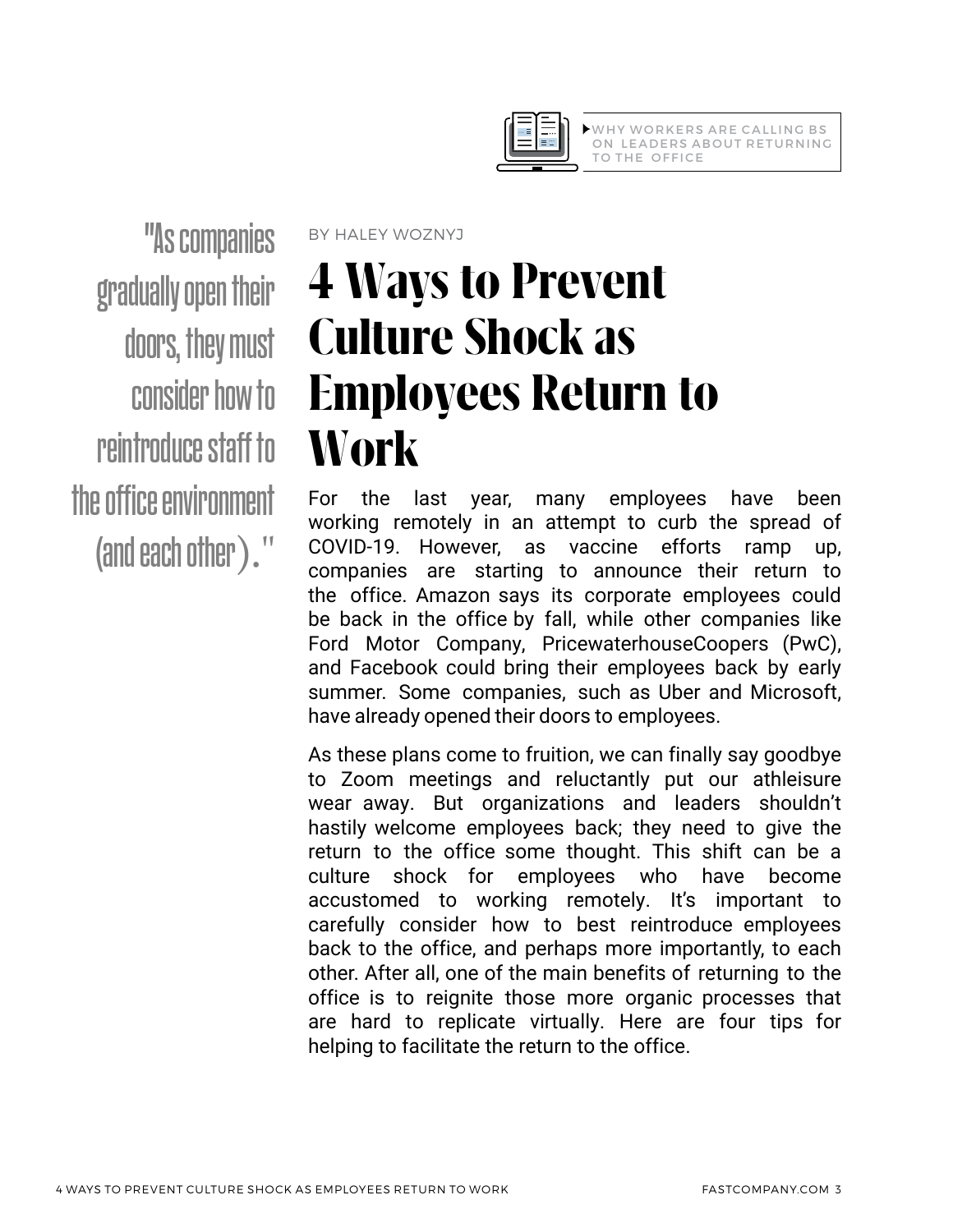

#### **FOCUS ON TEAM BUILDING**

In the last year, there have likely been personnel changes in teams and departments—some members may have left, others may have joined. In addition to new members, teams have been communicating primarily via email and teleconferencing. While these tools have helped us to weather the proverbial remote-work storm, they make it difficult to build trust and limit our ability to give and understand complex information. As a result, team members will need to become reacquainted with one another and with their leader once they're back in the office.

Although we love to hate them, team-building exercises can help build and strengthen relationships, promote cohesion, and create positive roles and norms for how the team should operate moving forward. Ideas for exercises designed to promote these human connections include: picnicking, a food or wine tasting, volunteering, or a hands-on experience like crafting. These activities can encourage long-term team effectiveness and also help us brush up on those social skills we haven't used in a while.

#### **PROVIDE SUPPORT TO EMPLOYEES**

Research suggests employees look to their organizations and leaders for support at work. This is particularly the case when employees must navigate uncharted waters, like the ebbs and flows of working during a pandemic. As employees return to work and experience yet another change, organizations can help ease the transition. Organizations can provide more tangible support to employees. Health experts warn the pandemic is far from over. Employees still have different comfort levels about being around others. Providing employees with resources to help keep them safe and combat the virus can help quell concerns. Goldman Sachs has instituted temperature checks for employees coming into the office. In a recent Society for Human Resource Management survey, over three-quarters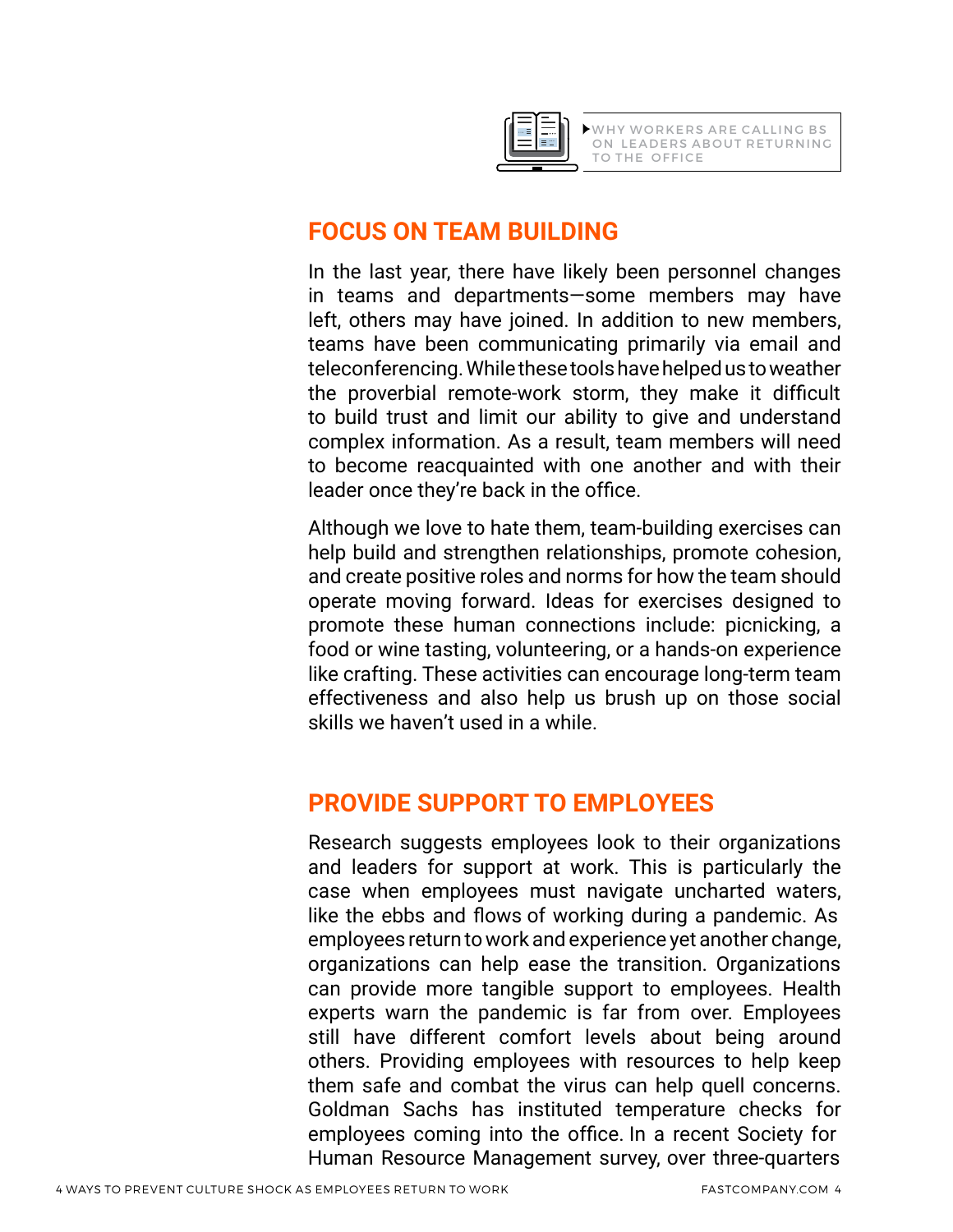

of organizations surveyed said they would implement social distancing, add contactless procedures, and are providing personal protective equipment to employees. Further, organizations should provide other equipment or technology that employees might need to do their jobs, which may have changed slightly due to the pandemic.

Supervisors can offer more personal or emotional support to employees. It's unlikely that the stressors associated with the pandemic will cease once employees go back to work. In fact, the return could actually increase the amount of stress and anxiety that employees experience. Supervisors should spend time checking in with their employees, showing empathy and compassion for various situations that might arise, and asking whether employees need any resources to complete their job. It's important to deliver on that latter point should employees request it. Some organizations like Workday and Cigna have taken a more systematic approach and have increased access to mental health resources (i.e., subscriptions to the Headspace app and behavioral health coaching) for their employees to help ease stress and anxiety.

#### **FAST COMPANY EVENTS**

Fast Company announces details of seventh annual innovation festival

"The Rebuilders" will explore opportunities to reshape business, community, and culture, post-pandemic.

#### **EMPHASIZE FLEXIBILITY**

There are aspects of remote work that employees have come to enjoy over the last year, such as a lack of commute and taking a catnap at lunchtime. In a recent PwC survey, over half of employees surveyed said they wanted to continue to work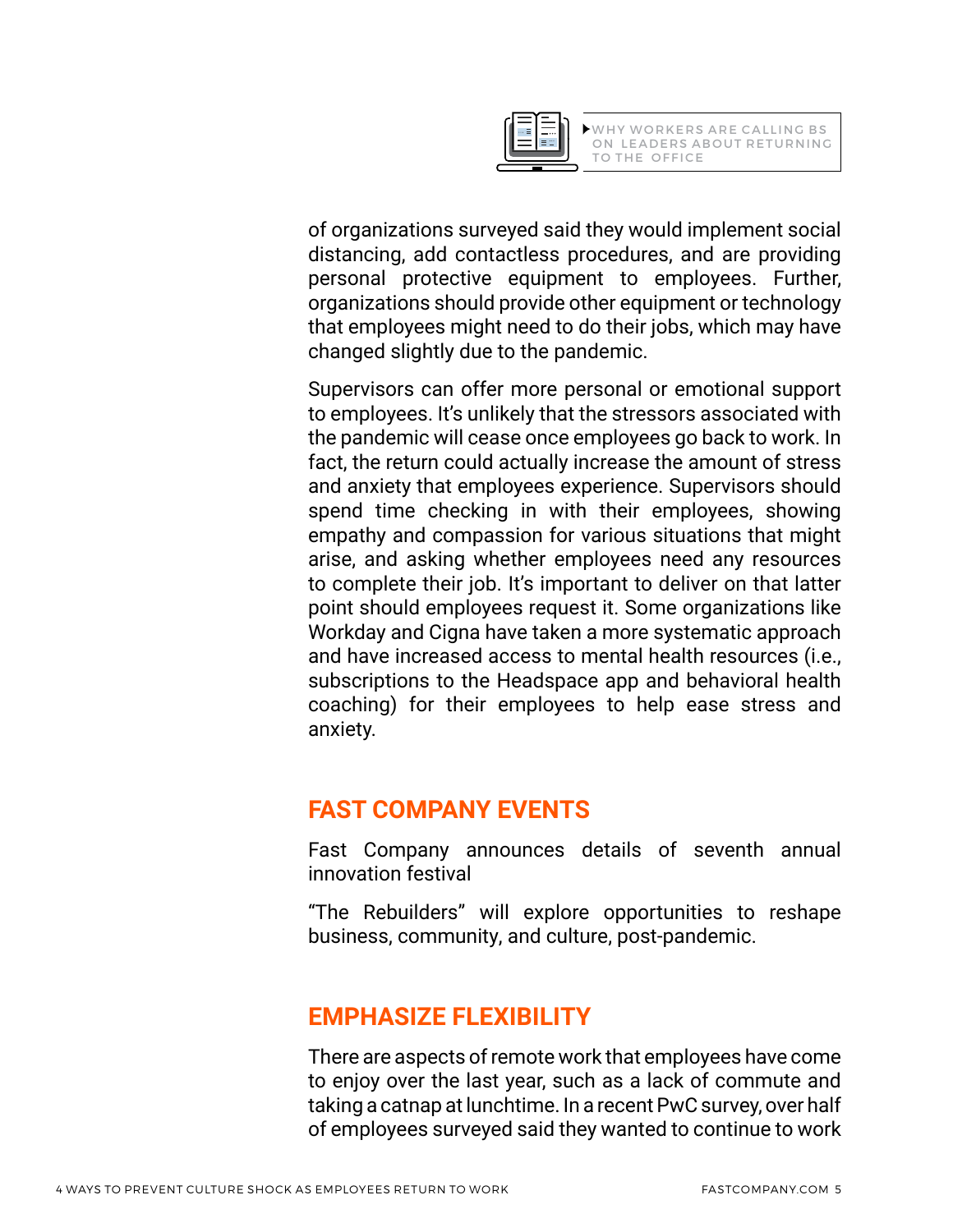

remotely at least three days per week. There's no reason why companies can't retain some of those aspects, particularly because the need for flexible schedules may still exist (i.e., caring for sick relatives, childcare, encouraging social distancing). Companies like Target and JPMorgan Chase have signaled they are not requiring that employees come back full time. Google's parent company recently announced 20% of its employees will work remotely "wherever they work best" permanently. The option for remote work will still exist, should employees want to take it.

Prior to COVID-19, many companies were adamant that remote work decreased productivity because employees couldn't be trusted to work without a watchful eye on them. However, the pandemic has demonstrated that employees can be successful at home and sometimes even work longer hours compared to working in the office. There's also the added benefit of reduced overhead costs. Research suggests when employees are offered the option for flexible schedules (i.e., compressed workweeks, remote work, choice in hours, they are more satisfied with their jobs and more committed to the organization. Giving employees some say in how they structure their schedules can yield numerous benefits. General Motors's CEO, Mary Barra, is embracing this notion by trusting employees to work remotely as long as they "work appropriately."

#### **CLARIFY EXPECTATIONS**

Over the last year, organizational policies and standard operating procedures have likely adapted to the evolving COVID-19 situation. They may change more with the return to the office. It will be important for organizations and leaders to clearly lay out expectations for employees before, during, and after the transition back to in-person work. Any future changes should be communicated fully, transparently, and in a timely manner to keep employees up to speed. Marriot, who was hit hard during the pandemic has been a key leader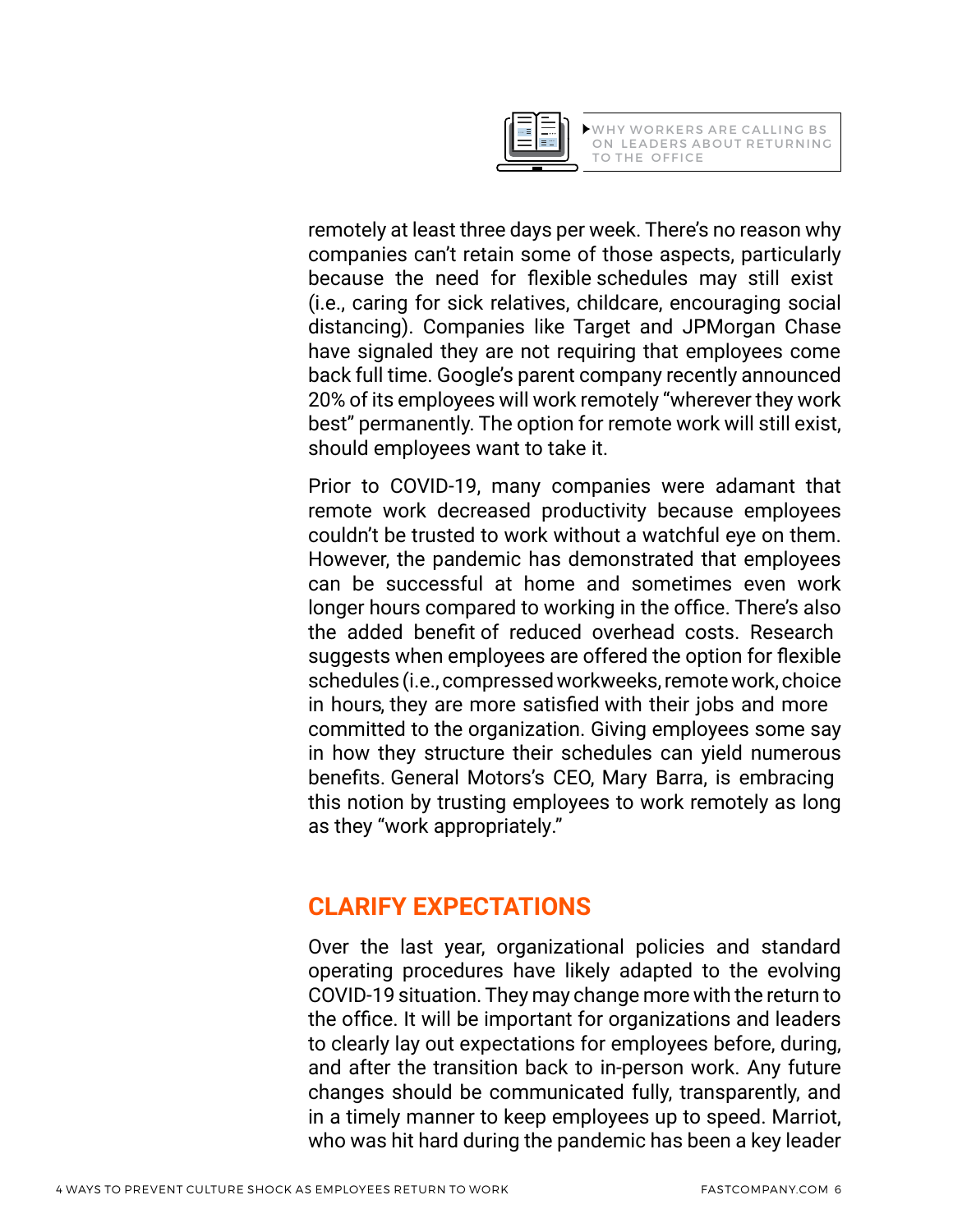

in valuing transparency and honesty in communication.

An often-overlooked component of organizational communication is upward communication—where employees can voice their thoughts and opinions and ask questions of those higher up in the organization. It's important to create an outlet for employees to voice concerns and questions, without fear of reprimand, to ensure that employees know what is expected of them and to alert senior leaders to potential issues that might interfere with their duties.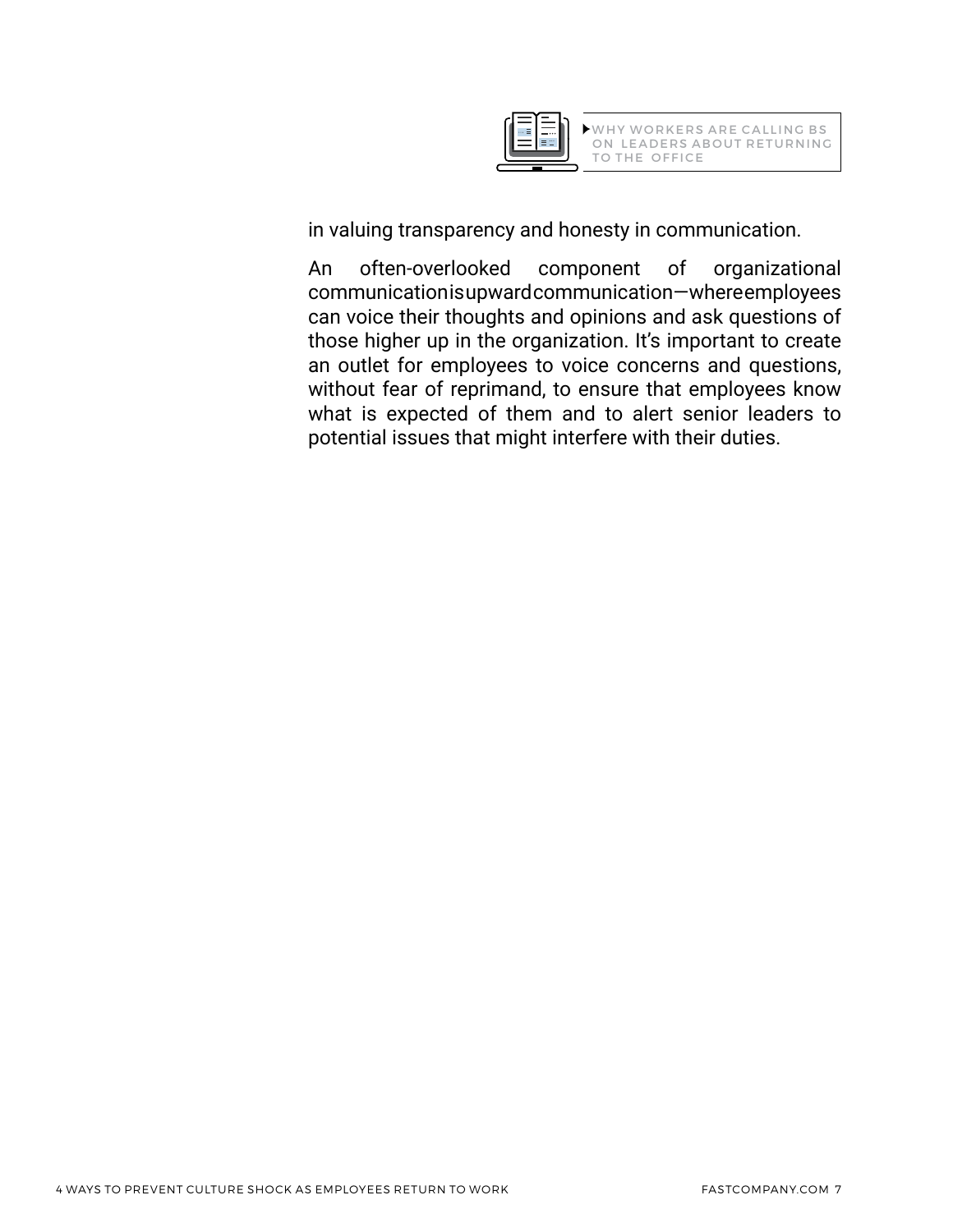

<span id="page-7-0"></span>"In March, thousands of white collar workers were forced into a gigantic workfrom-home experiment. Some things are already clear."

# **3 Lessons COVID-19 Has Taught Us About Remote Work**

BY JULIA HERBST

Citi's CEO, Michael Corbat, thinks productivity may suffer with long-term remote work. Facebook's Mark Zuckerberg anticipates as much as half of Facebook's employees will transition to working remotely over the next five to 10 years. Netflix's Reed Hastings believes working from home is "a pure negative."

Over the past nine-plus months, just about every major CEO has declared remote work the new way of the world, a necessary evil, or—less frequently—somewhere in between. And it's not just CEOs. Since the start of the pandemic, my inbox has been filled with contributed pieces from thought leaders and experts which can generally fall into one of two categories: A Why we can't wait to go back to the office after the pandemic, or B) Why we're never in a million years going back to the office post-pandemic.

These strong opinions make sense. For individual workers, March's sudden transition meant figuring out Zoom etiquette (and Zoom fatigue, wondering what happened to that "extra" time now that you don't have a commute, and what to do when your kid or dog interrupts your meeting for the fourth time. For managers overseeing disparate teams, sometimes across time zones, this change has provided its own challenges.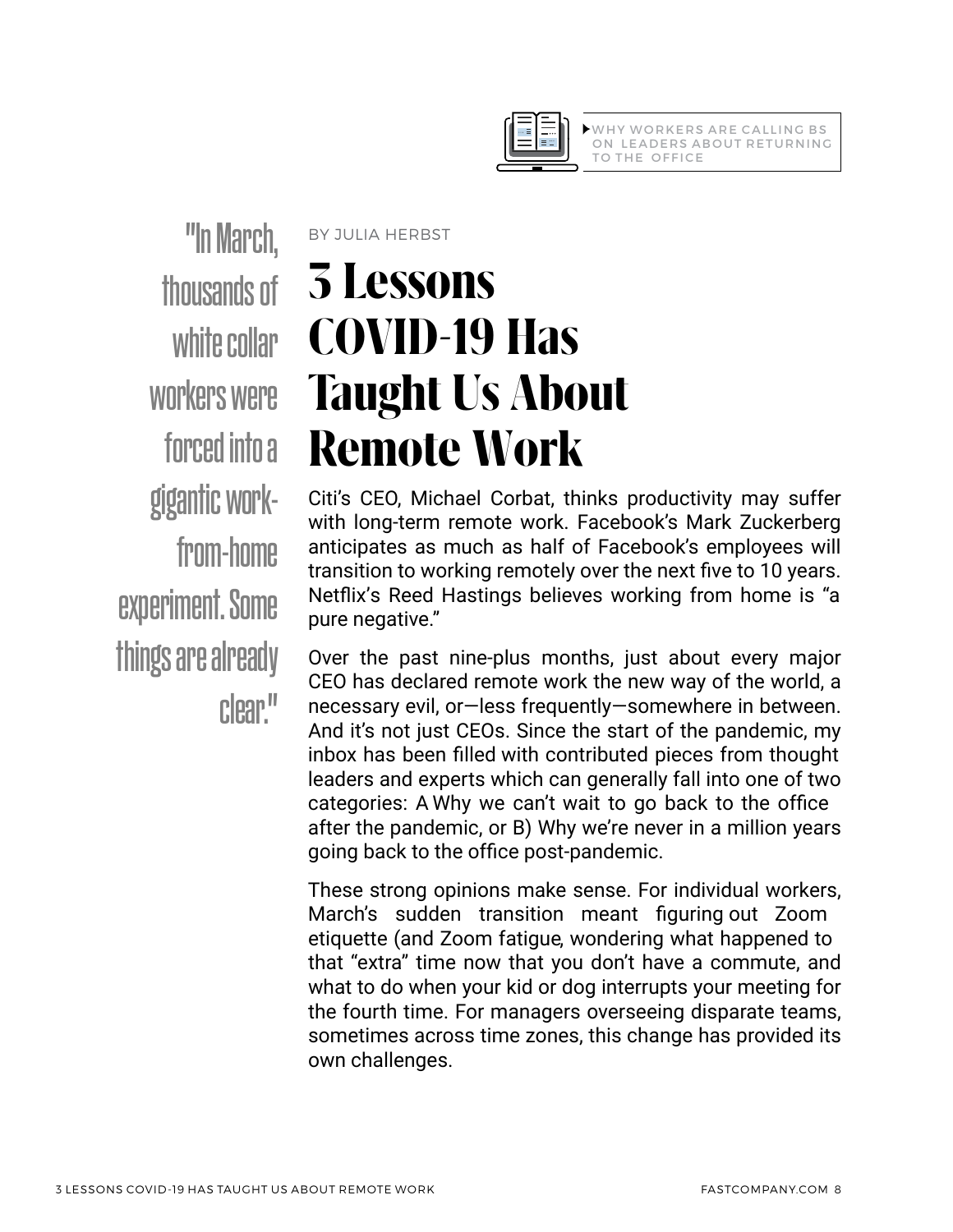

#### **ADVERTISEMENT**

Add in the fact that every worker has their own remote work set up, tools, preferences for collaboration, and tolerance for troubleshooting tech, and it's no wonder we all feel differently. Some love the flexibility that working from home provides, while others miss their quiet cubicles, running into their coworkers in the communal kitchen, or just having a real reason to get dressed each morning.

The data suggests that even once it's safe again to go back to an in-person work environment, plenty of employees won't be rushing to return to 9-5s at their office desks. In a recent report by ManpowerGroup, most of the workers surveyed said they'd prefer working two to three days in an office, and working remotely the rest of the time.

Which brings us to that sticky question of productivity—surely the lion's share of the calculation that Hastings, Zuckerberg, or any CEO, is making. Can employees get as much done while working from their kitchen table?

The short answer seems to be "yes." Mercer surveyed 800 employers and 94% said that productivity was unaffected or even improved—compared to its pre-pandemic levels.

But it's not that simple, of course. Quality matters, too. Leaders from across industries have agonized about the other intangible factors affecting remote teams. What do video meetings mean for creative brainstorming and innovation? How can you preserve company culture when you only see your coworkers in rectangular boxes on your screen? What does it mean for employee mental health when the only thing separating "work" and "life" is whether you're using your company-provided laptop, or your personal one?

Unsurprisingly, these factors are harder to quantify. But a few things are already clear about this huge work-fromhome experiment we've embarked on: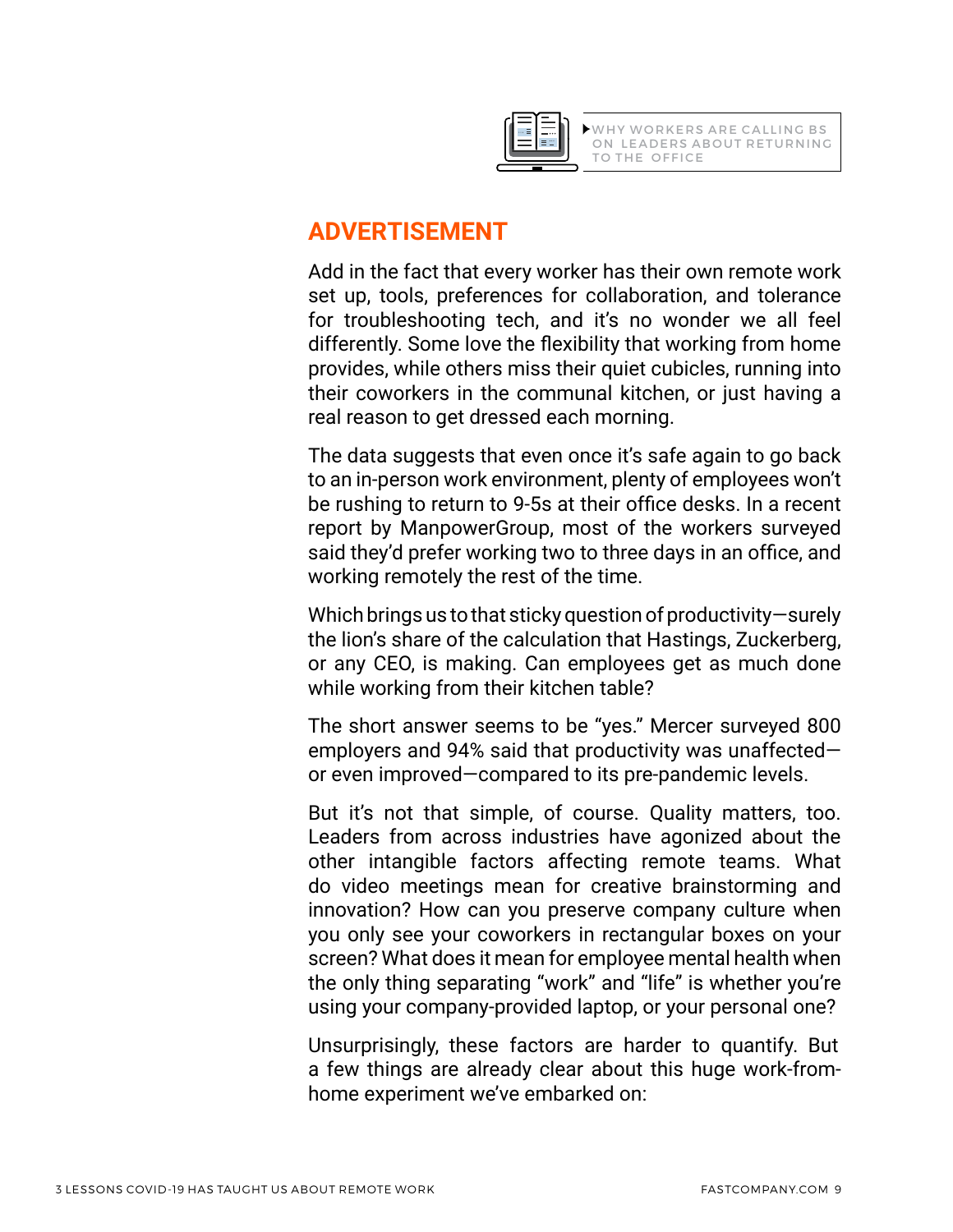

#### **THERE ISN'T ONE VERSION OF REMOTE WORK**

Unlike the Buffers or GitLabs of the world, most companies were thrust into the work from home game suddenly, when the world started to shut down in mid-March. Teams first had to figure out the practical logistics (selecting video conferencing tools, distributing work laptops, etc.) before even beginning to think about more theoretical concerns. So working remotely at some companies meant just trying to replicate the type of activities that usually happened in-office. But at other institutions that were further along, leaders were focused on building a successful culture where employees felt connected and empowered to do creative work.

When I spoke with Sid Sijbrandij, GitLab's CEO, back in March, just as many companies were first making the transition, he was quick to point out that "working remotely" didn't look the same across all companies. "We're trying to do our part in teaching the world, 'Hey, remote is more than just using Slack and Zoom,'" he told me.

#### **SUCCESSFUL REMOTE TEAMS OFTEN REQUIRE RESTRUCTURING—AND SUPPORT**

Many companies that have decided to invest in remote work long-term have realized that it requires leadership to make a genuine investment to succeed. That includes articulating clear goals and values—and setting an example about how remote work should look. Creating an environment where employees remain engaged is not an undertaking that midlevel managers can solve by holding more frequent checkins with direct reports.

In fact, more frequent check-ins and micromanaging is generally the wrong approach when trying to build a productive remote team, say experts. Instead, managers should prioritize results over hours logged.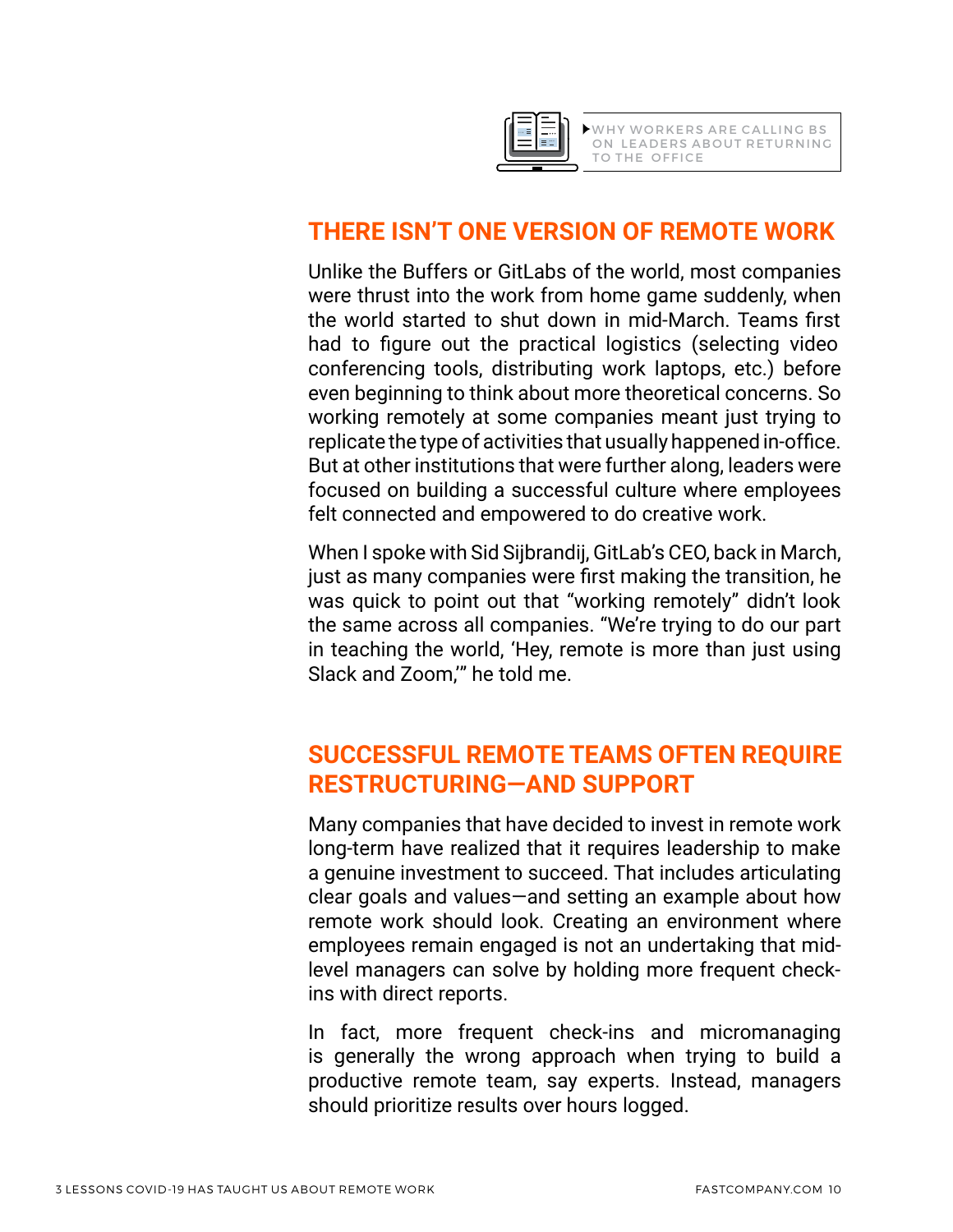

"What if you had an organization that could eliminate most layers of management?" writes remote work expert and former CEO of Optiva Danielle Royston. "Start to think about what changes to your business processes you'd have to make so that employees could work with zero management overhead."

One thing that a number of tech companies, including Facebook, are increasingly opting for: Hiring a head of remote work. The position is intended to help create a cohesive experience for all workers, says Brynn Harrington, vice president of people growth at Facebook. "We're looking for the person with influence, skills, and experience who can help us pivot the company. When we think about the transformation to remote, it's a wholesale shift in how we run."

It's a recent shift. A report from T3 Advisors of 95 tech companies found that only 2% had a designated leader to oversee remote work in August 2020, but that number had climbed to 12% by November 2020.

#### **MORE FLEXIBILITY IS GREAT, BUT IT DOESN'T SOLVE FUNDAMENTAL PROBLEMS**

One of the biggest perks touted by remote work evangelists is the flexibility it provides. Need to be home for the plumber, or because your kid is sick? Not a problem. Need to take your dog for a 3 p.m. walk? Now you can. And for teams that work asynchronously, workers have even more options—a boon for night owls, midday exercisers, or anyone who appreciates being trusted to get their work done when it's most convenient for them.

But while flexibility can be helpful for working parents especially mothers, who often shoulder the majority of caretaking responsibilities—it's dangerous to think of it as a solution to the underlying caregiving crisis playing out in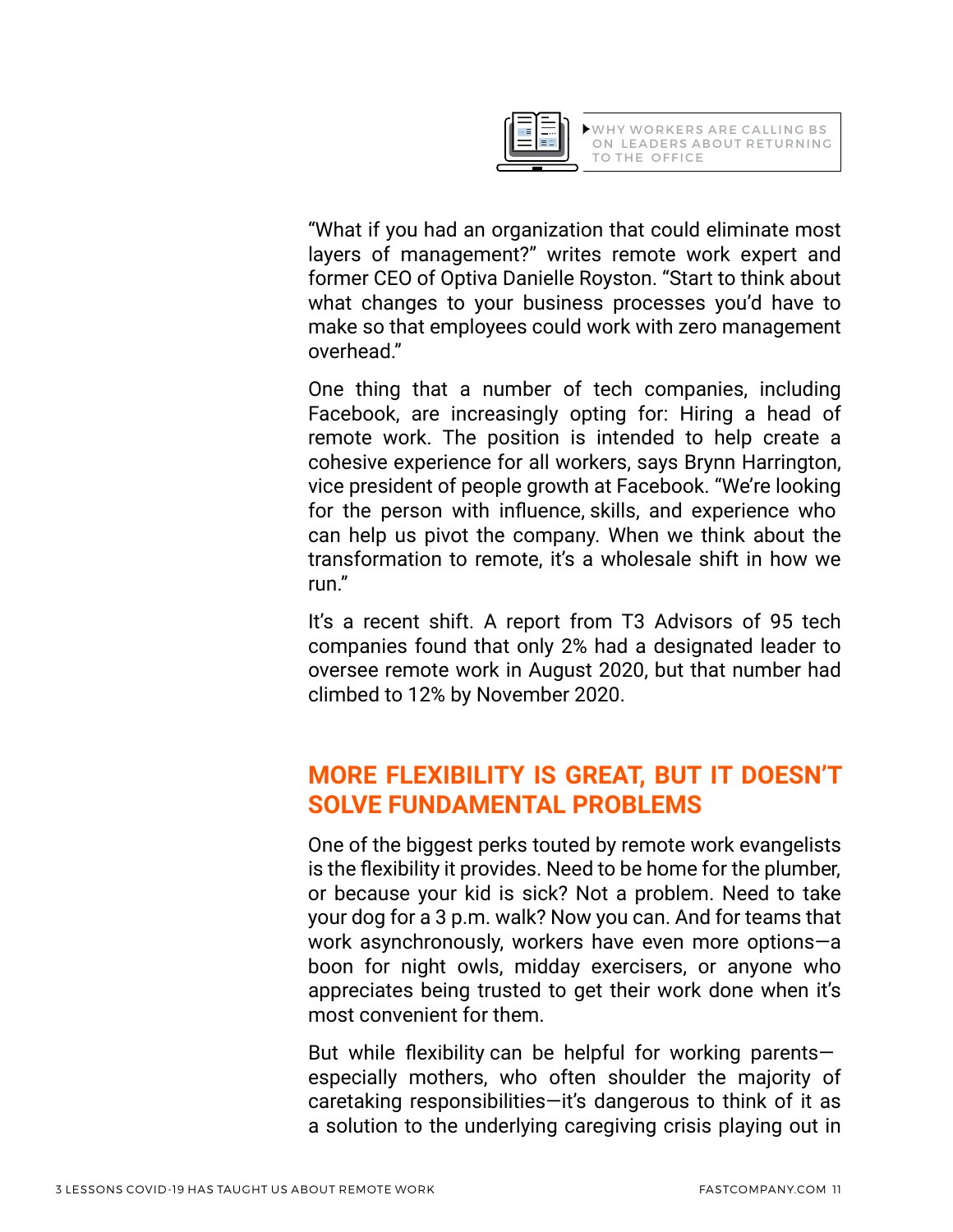

homes across the country.

Parents have been largely left to their own devices during the pandemic, cut off from much of the childcare support they once relied upon. Sure, some companies have extended flexible leave for working white-collar parents, allowed them to shift or reduce their hours, or offered additional perks and benefits.

But while being allowed to work from home is a privilege that many lack, juggling full-time work, plus supervising remote learning is untenable for months on end. So it's no wonder many are dropping out. According to the Labor department, in September, 865,000 women left the workforce. That more than four times the number of men.

"Working mothers don't need bike shares," writes senior staff writer Ainsley Harris. "They certainly don't need magic shows. They need their companies to act as better corporate citizens and advocate for policies that address the daily needs of parents across the payroll spectrum."

Until substantive changes are made to provide families affordable childcare, women will continue to be left out. "We're already seeing and will continue to see fundamental rollbacks in women's gains in the workforce—in earnings, promotions, and leadership," Katherine Eyster, the director of strategic partnerships and policy initiatives at the National Partnership for Women and Families, told staff writer Pavithra Mohan back in August.

It's a significant cost—and not just for the women and their families. Companies will miss out, too. And, while it may be easier to see who is missing when you're all sitting around an office conference table and not on a Zoom call, make no mistake: Remote work isn't a success unless it works for everyone.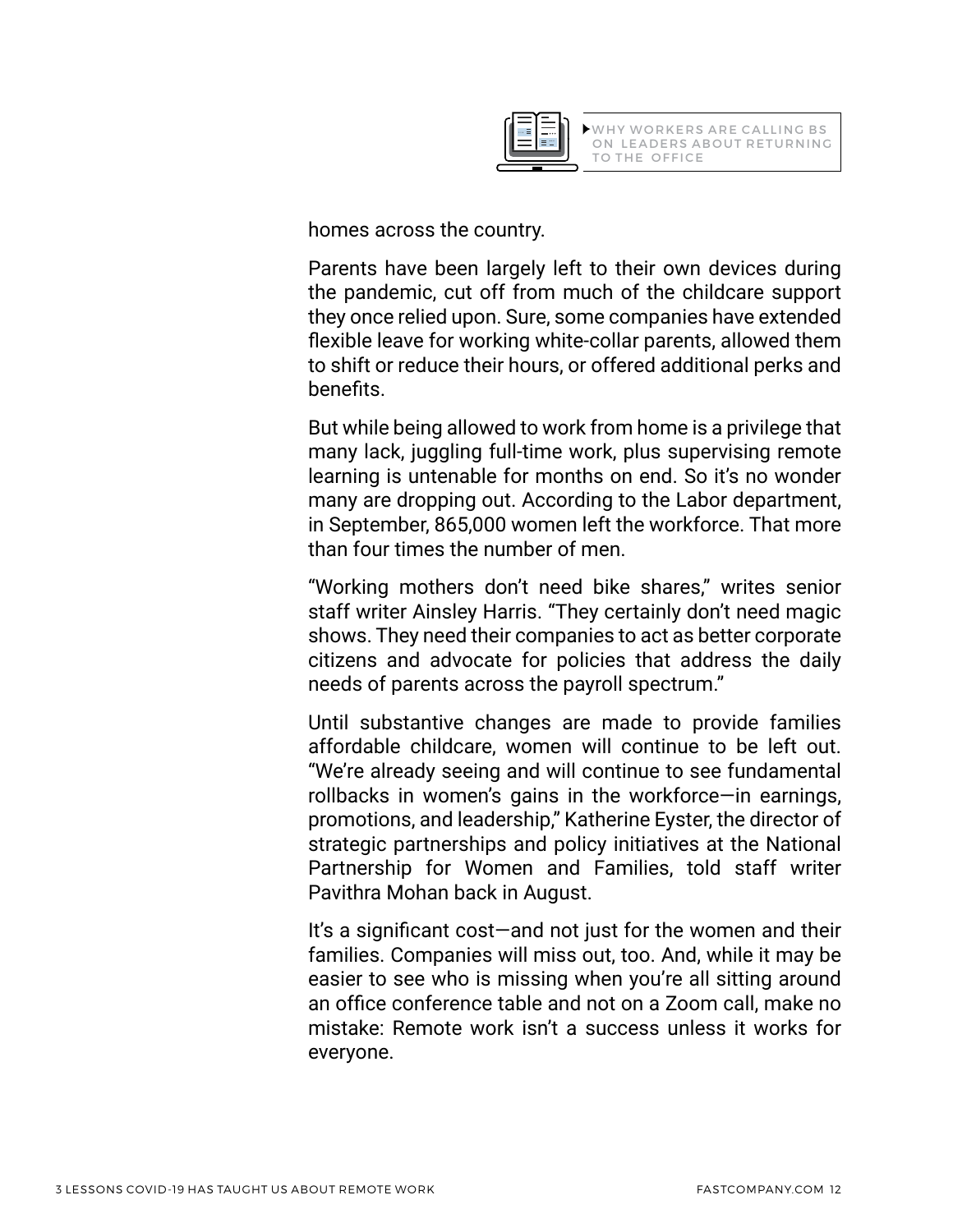

#### **ABOUT THE AUTHOR**

Julia Herbst is a senior staff editor for Fast Company's Work Life section. Previously she worked as a writer and editor at Los Angeles magazine and BREAKER magazine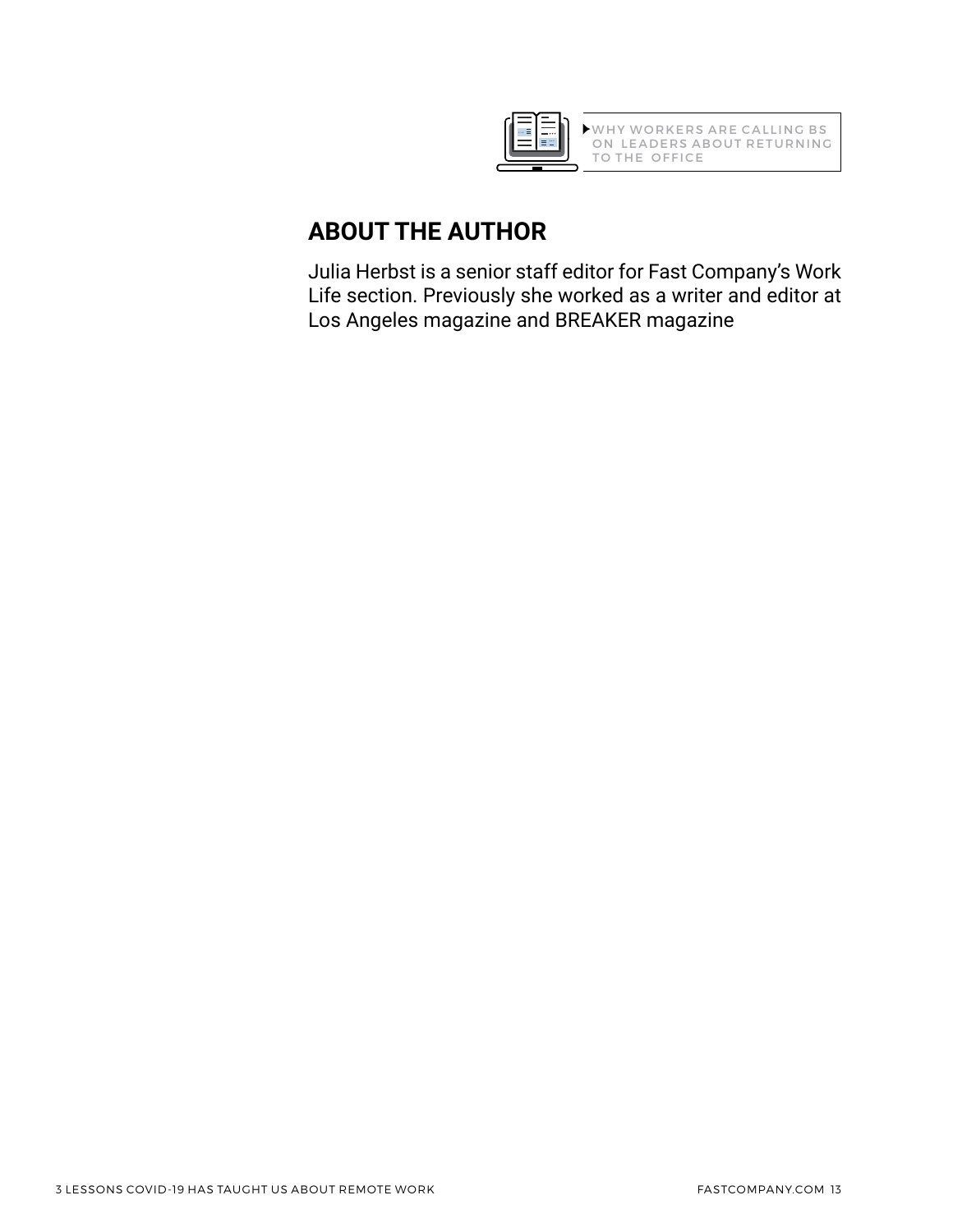

<span id="page-13-0"></span>"These three strategies can help you con-vince your manager to let you stay remote, even when it's safe to return to the office."

BY DIANA SHI

# **How To Ask Your Boss To Let You Keep Working From Home**

After a year of working remotely, many of us have settled into a routine. But as vaccination rates rise and businesses reopen across the U.S., many employers are starting to consider bringing workers back to the office, at least part time.

Employees may feel slightly differently. In a survey conducted by PwC at the beginning of 2021, 75% of executives predicted that "at least half of office employees will be working in the office" by July 2021, while just 61% of employees agreed with this prediction. Moreover, when leaders were asked how many in-person days were necessary to "maintain a distinctive culture" for their companies, about 30% of executives responded that employees should be in the office three days a week, while only 15% of executives responded with two days a week.

This isn't to say every manager needs to be convinced of the value of remote work. For instance, the CEO of GM, Mary Barra, has shared that "the future of work is not a one-sizefits-all approach." But if you're anticipating a need to convince your boss, it helps to go in with the right timing and statistics at your fingertips. For instance: Employees have actually experienced increased productivity during the yearplus of working remotely, despite the global pandemic.

If you work for a company that is embracing a more flexible or hybrid work format—or if you've seen your personal productivity skyrocket while working remotely—here are some tips for tackling this important conversation.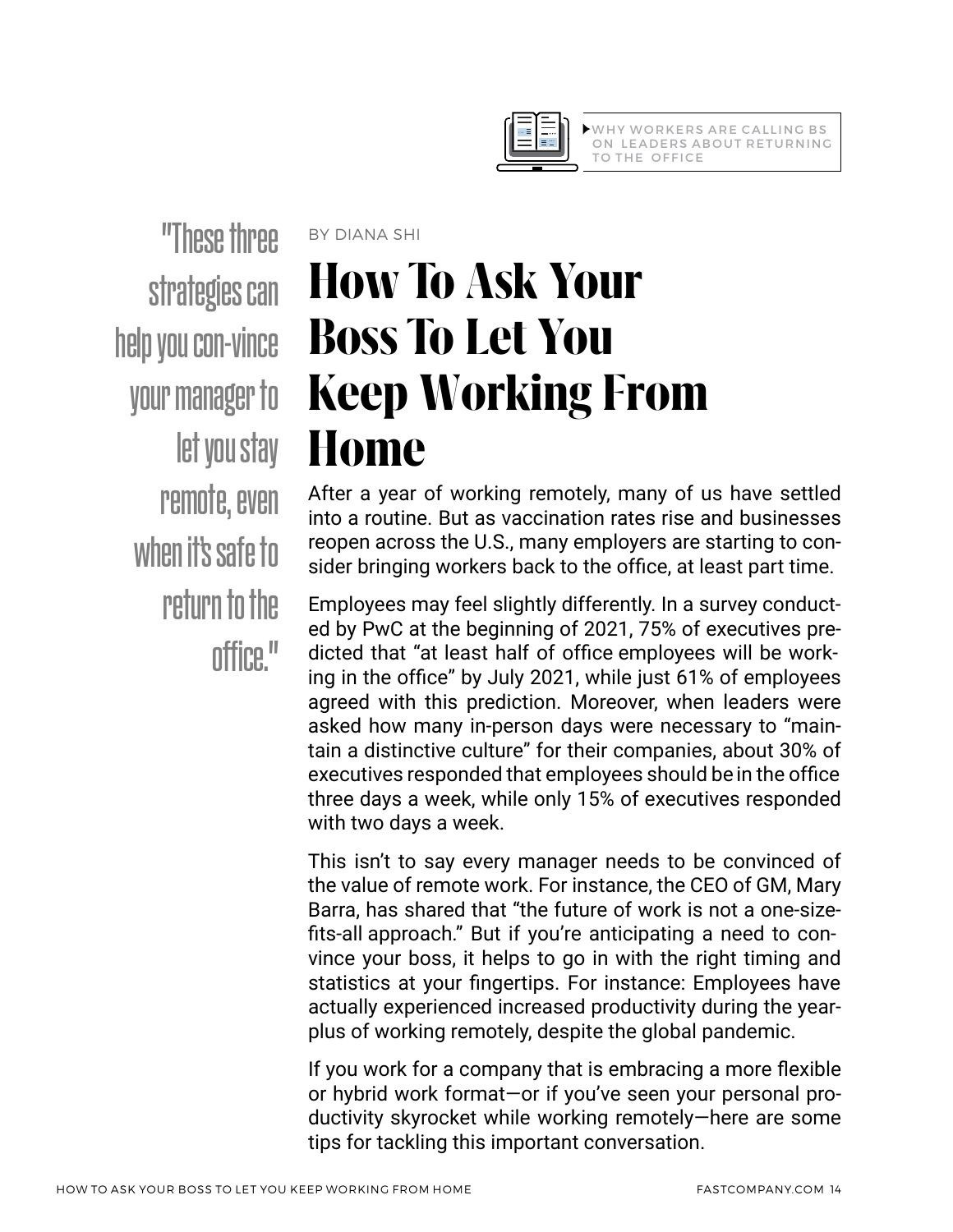

#### **1. GET YOUR PLAN TOGETHER**

If your aim is to continue working from home, you have to be prepared to make your case. Your manager may be reviewing the work you've done over the last year, but what they need is concrete evidence of why you are at your most productive while working from home.

It may be wise to think of your approach as a pitch meeting, where you come prepared with a presentation and with some responses to potential questions your manager may raise. Your presentation can take the form of whatever format your boss is most receptive to: a PowerPoint, a short handout, or a direct conversation. Whichever medium they prefer, make sure to be clear that you've thought about your request and are confident that it will be beneficial to your productivity.

"Twenty-four hours prior to the meeting, send your manager an outline," advises Ashley Stahl, a career expert at finance management company SoFi. Within this outline, go into as much detail as possible and don't shy away from providing specific evidence.

From there, include your road map for bigger projects in the months and full year ahead. You should provide the exact days and hours you will be working from home. If you plan to adopt a hybrid schedule, share what days you plan to be in the office. Finally, Stahl recommends emphasizing how you'll be reachable when you're working from home, in order to demonstrate that you won't be letting yourself slack off.

#### **2. STATE YOUR CASE**

In order to get the most amenable answer from your boss, show them how you've improved over the last year of remote work. This includes going back and reviewing your progress so you can lay out some metrics. Stahl says this could include stating things like the fact that you had a "90% client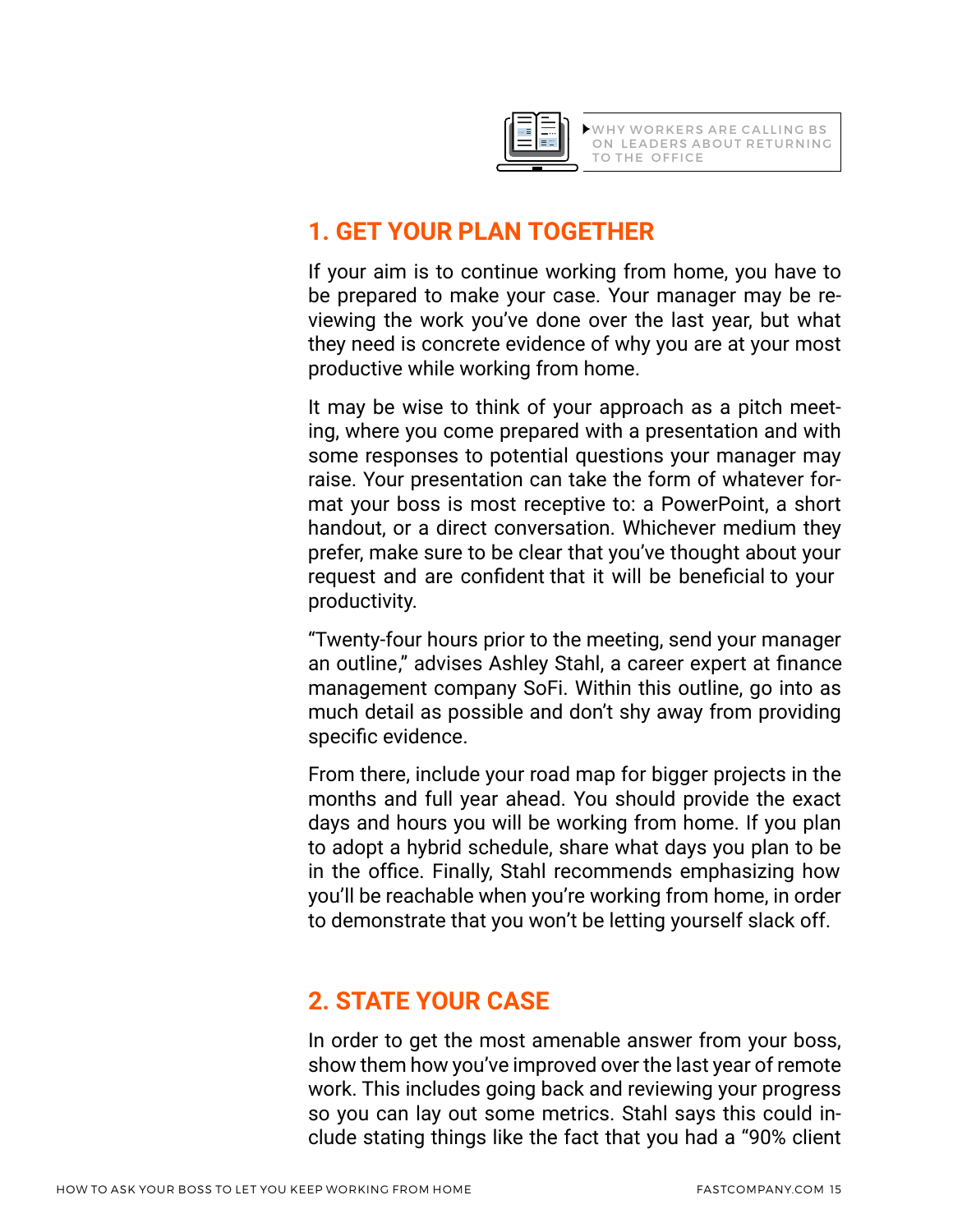

retention rate," or used "15% fewer sick days than last year" because you worked from home.

In addition, it's likely you are not alone in wanting to work from home. Likely many workers (including those at your company) are wondering whether they will have the option to work remotely. It may be the case that the early bird catches the worm, so it's best to ask as soon as possible.

You can also try to bring focus back to the concerns raised at the onset of the global pandemic: prioritizing a company-wide sense of safety and security. If you're still recovering from trauma from the early days of COVID-19 or hoping to preserve improved mental health as a result of working from home, make that clear to your boss. However your boss responds, they'll at least be aware of what type of setting you need to get your best work done.

It's important to be direct about your intentions and needs when you are presenting your case for long-term remote work. "If you're considering relocation, be honest," recommends Stahl. "An employer will not want to lose you as an employee if that's the reality."

In the worst-case scenario, in which your boss requires you to return to the office and you cannot reconcile this, then it may be time to set your job sights elsewhere. "If you know, without a doubt, that remote life is the only work life for you, consider whether a new job is something to pursue. With 55% of companies around the world currently offering some form of remote-working capacity, your chances of finding a remote job are on the rise," Stahl says.

#### **3. PREPARE FOR A CONTRADICTORY RESPONSE**

You may receive a no from your boss. In this case, you should be mentally prepared to adjust your current reality to a setup that is less than your preferred environment. "If the answer is a finite no, and you've found yourself full-time back in the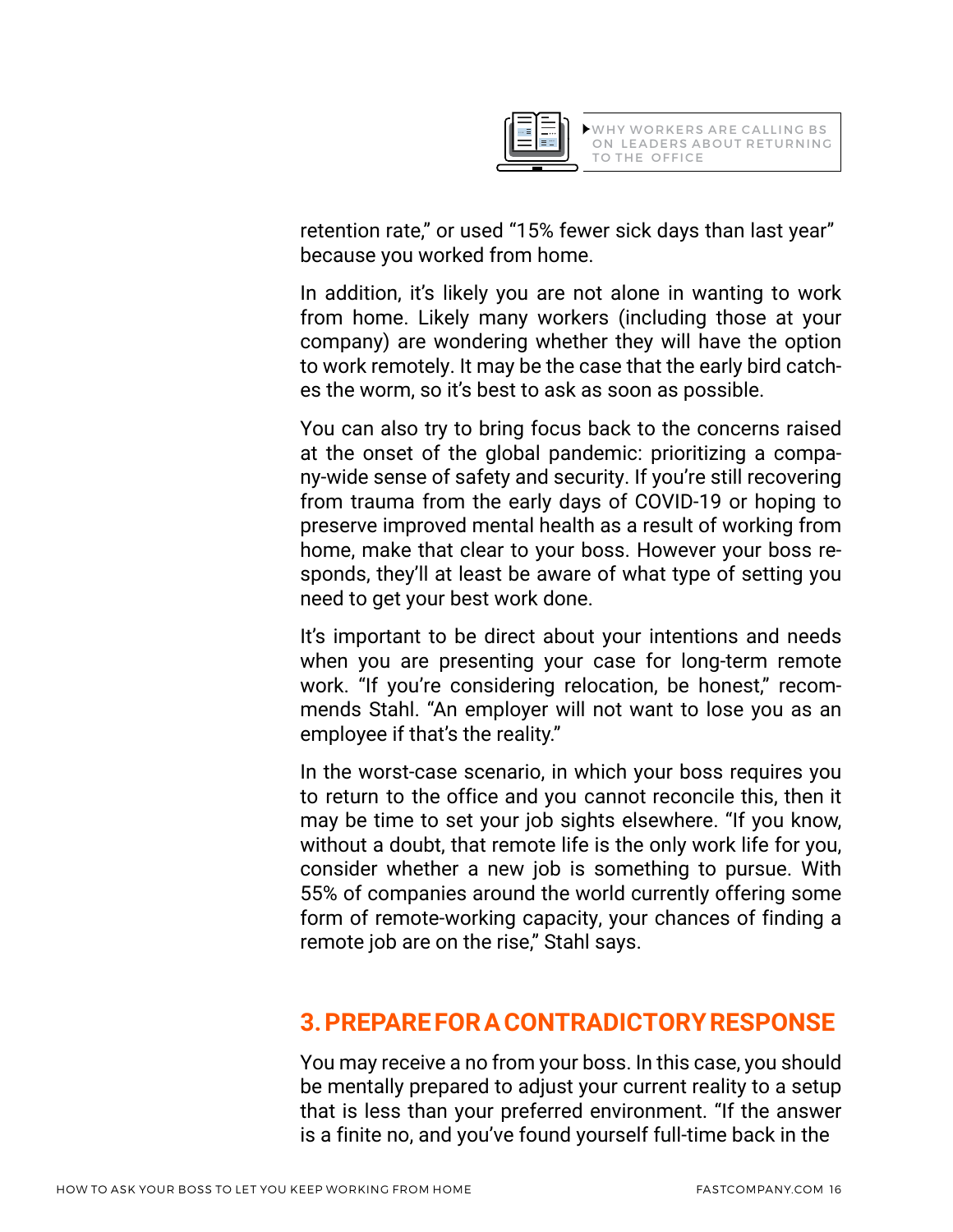

office, do what you can to take the pieces of working from home that you loved back to the office with you," Stahl suggests.

Workers who've grown accustomed to taking brief breaks every few hours or who preferred to have more desk space may try reaching out to HR to create a more welcoming arrangement. The pandemic has shown us one thing: Not all workers are the same, and managers need to adjust to changing dynamics. Says Stahl, "If you enjoyed taking five-minute walks at the top of every hour, do so [in your office] as well. If open space and a sense of cleanliness helped you work, talk with your manager and HR to create this same environment on-site."

If you're faced with pushback or a no from your boss, hear their point of view and then try to compromise. "Your manager wants to keep you happy, but they also need to potentially consult with HR or upper management," Stahl says. "Make sure you come off as a team player, and you're prepared to perhaps meet in the middle in some way."

Also, it's likely if you are fortunate to receive permission to work from home, you may be one of a small number of participants, with potential to be excluded from collaboration opportunities. Taking time for gratitude, Stahl says, can help you embrace the most positives of the office. These perks include, "a spike in networking opportunities . . . face-to-face connection, and a more hands-on approach to contributing to company culture."

#### **ABOUT THE AUTHOR**

Diana is an assistant editor for Fast Company's Work Life section. Previously, she was an editor at Vice and an editorial assistant at Entrepreneur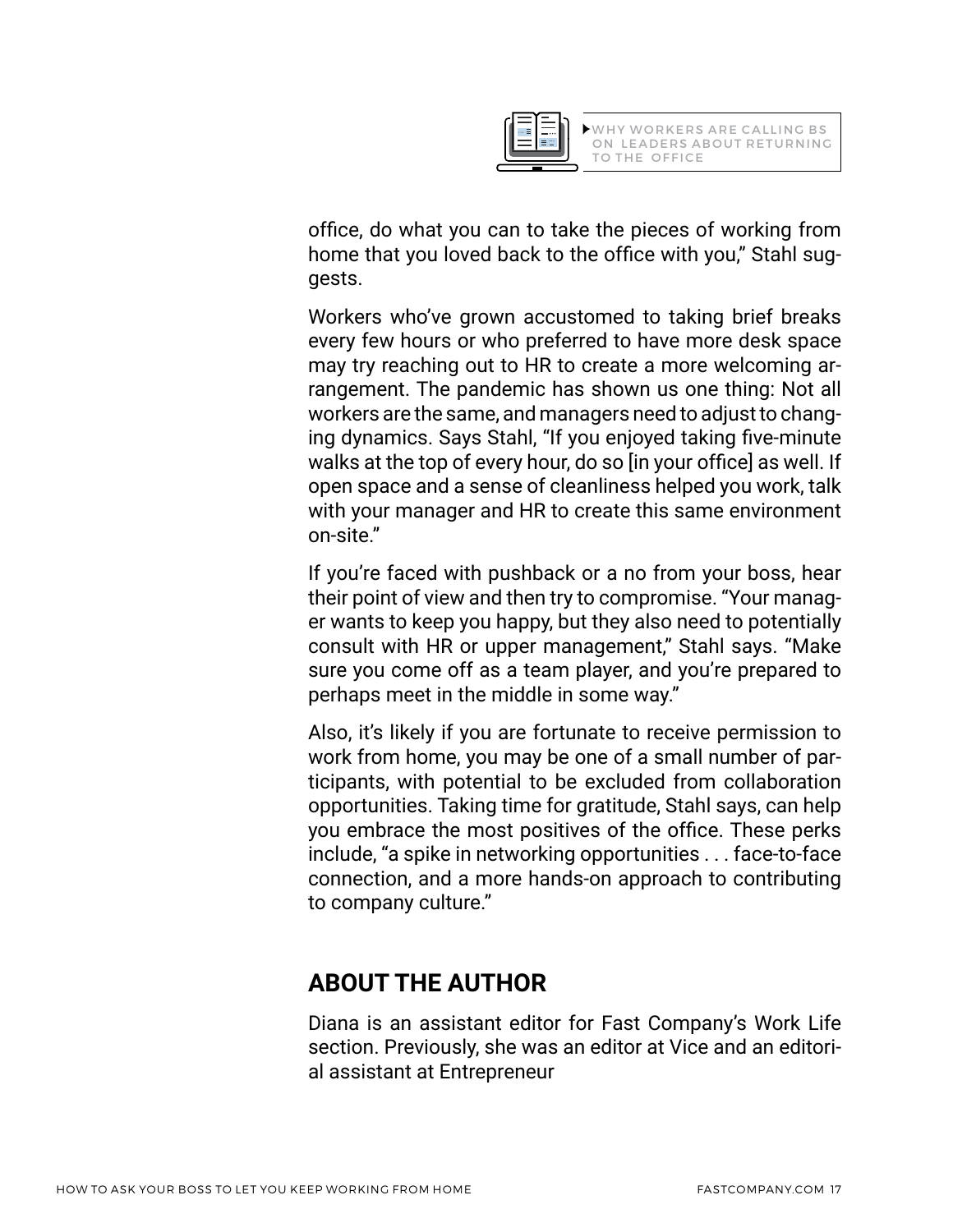

BY KIMBERLY MERRIMAN AND DAVID GREENWAY AND TAMARA

WHY WORKERS ARE CALLING BS ON LEADERS ABOUT RETURNING TO THE OFFICE

<span id="page-17-0"></span>"Workforce scholars find that employees are feeling burned over broken workfrom-home promises and corporate culture 'BS' as employers try to bring them back to the office."

### MONTAG-SMIT **Why Workers Are Calling Bs On Leaders About Returning To The Office**

As vaccinations and relaxed health guidelines make returning to the office a reality for more companies, there seems to be a disconnect between managers and their workers over remote work.

A good example of this is a recent op-ed written by the CEO of a Washington, D.C., magazine that suggested workers could lose benefits such as healthcare if they insist on continuing to work remotely as the COVID-19 pandemic recedes. The staff reacted by refusing to publish for a day.

While the CEO later apologized, she isn't alone in appearing to bungle the transition back to the office after over a year in which tens of millions of employees were forced to work from home. A recent survey of full-time corporate or government employees found that two-thirds say their employers either have not communicated a post-pandemic office strategy or have only vaguely done so.

As workforce scholars, we are interested in teasing out how workers are dealing with this situation. Our recent research found that this failure to communicate clearly is hurting morale, culture, and retention.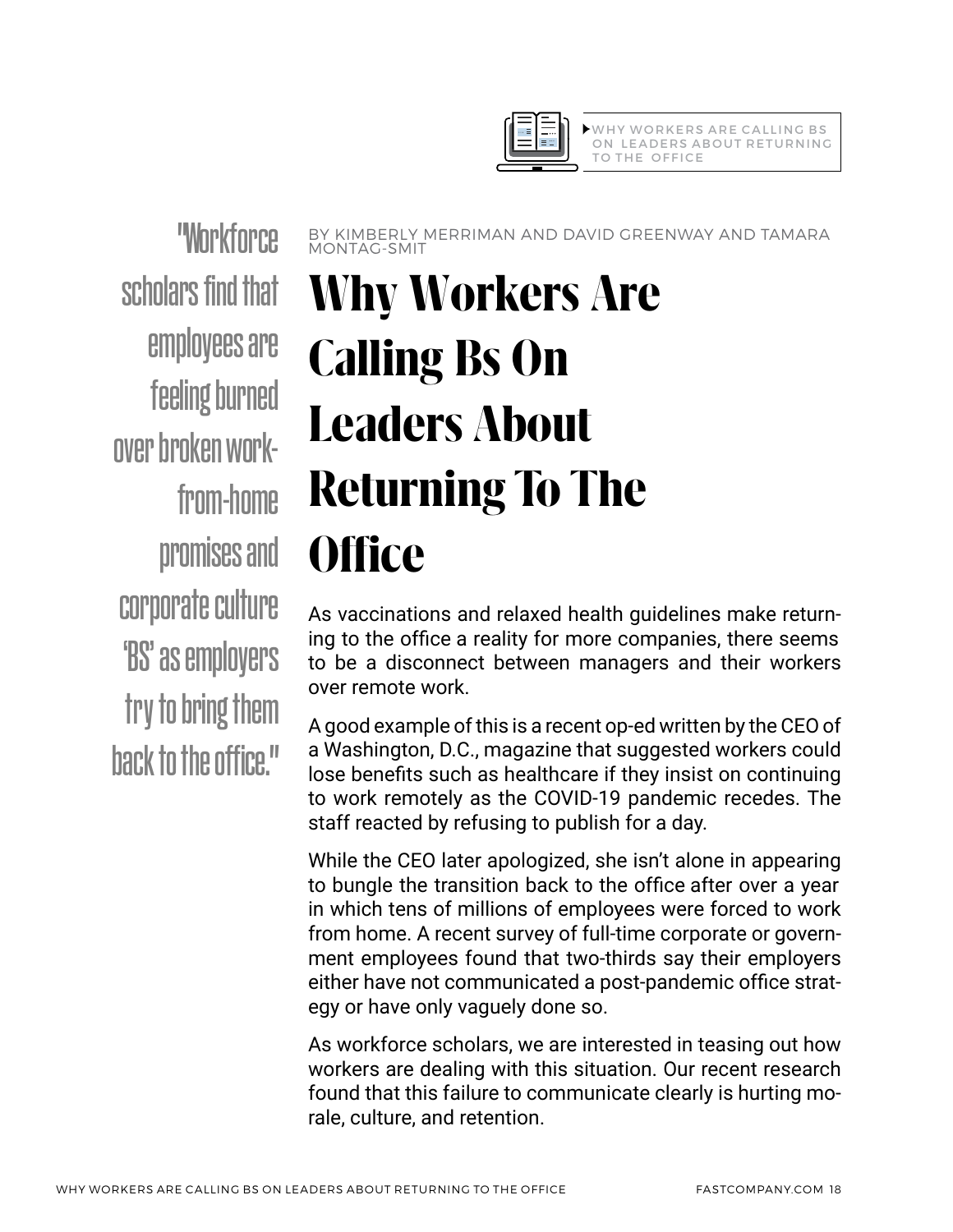

#### **WORKERS RELOCATING**

We first began investigating workers' pandemic experiences in July 2020 as shelter-in-place orders shuttered offices and remote work was widespread. At the time, we wanted to know how workers were using their newfound freedom to potentially work virtually from anywhere.

We analyzed a data set that a business and technology newsletter attained from surveying its 585,000 active readers. It asked them whether they planned to relocate during the next six months and to share their story about why and where from and to.

After a review, we had just under 3,000 responses, including 1,361 people who were planning to relocate or had recently done so. We systematically coded these responses to understand their motives and, based on distances moved, the degree of ongoing remote-work policy they would likely need.

We found that a segment of these employees would require a full remote-work arrangement based on the distance moved from their office, and another portion would face a longer commute. Woven throughout this was the explicit or implicit expectation of some degree of ongoing remote work among many of the workers who moved during the pandemic.

In other words, many of these workers were moving on the assumption—or promise—that they'd be able to keep working remotely at least some of the time after the pandemic ended. Or they seemed willing to quit if their employer didn't oblige.

We wanted to see how these expectations were being met as the pandemic started to wind down in March 2021. So we searched online communities in Reddit to see what workers were saying. One forum proved particularly useful. A member asked, "Has your employer made remote work permanent yet or is it still in the air?" and went on to share his own experience. This post generated 101 responses with a good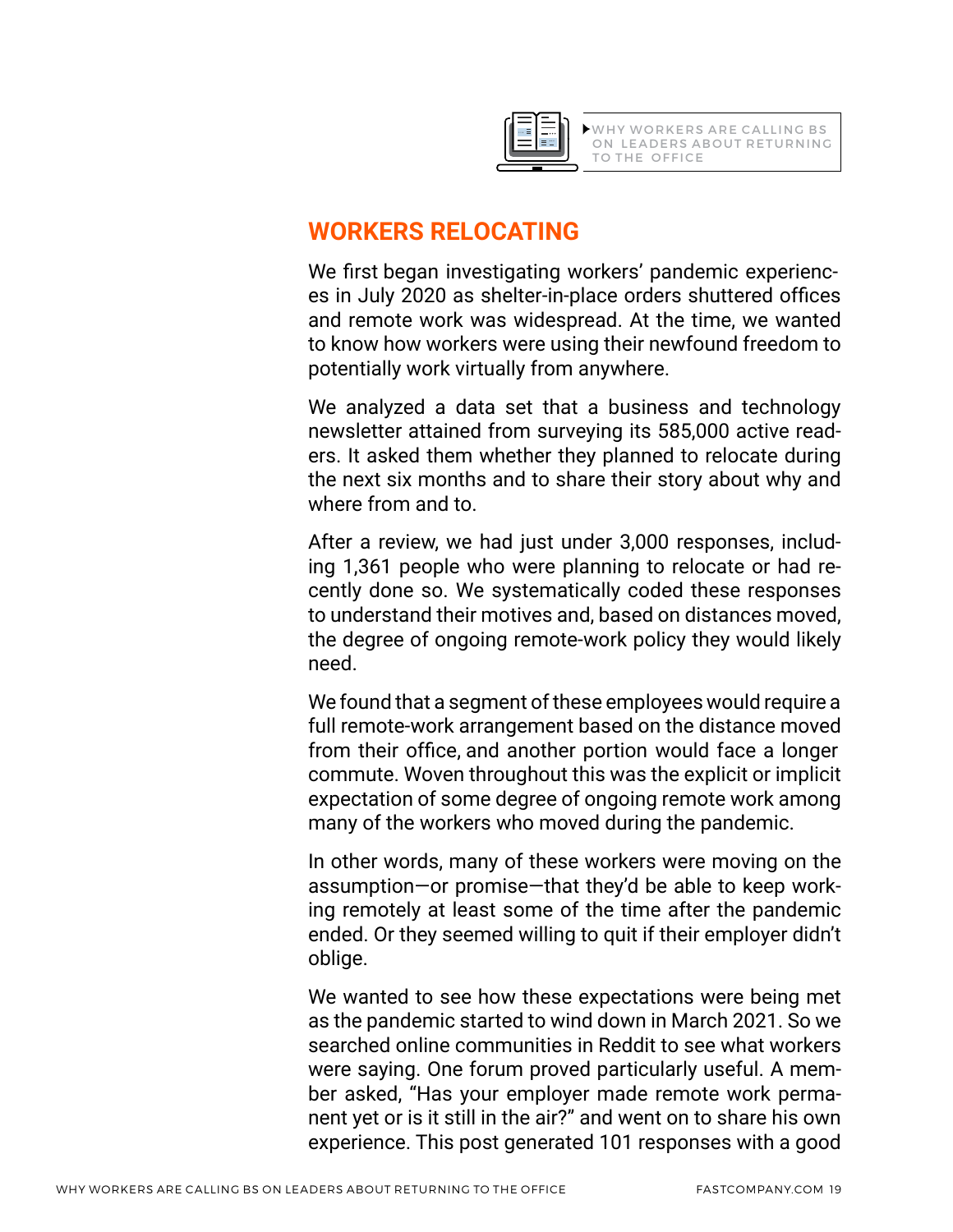

amount of detail on what their respective individual companies were doing.

While this qualitative data is only a small sample that is not necessarily representative of the U.S. population at large, these posts allowed us to delve into a richer understanding of how workers feel, which a simple stat can't provide.

We found a disconnect between workers and management that starts with but goes beyond the issue of the remote-work policy itself. Broadly speaking, we found three recurring themes in these anonymous posts.

#### **1. BROKEN REMOTE-WORK PROMISES**

Others have also found that people are taking advantage of pandemic-related remote work to relocate to a city at a distance large enough that it would require partial or full-time remote work after people return to the office.

A recent survey by consulting firm PwC found that almost a quarter of workers were considering or planning to move more than 50 miles from one of their employer's main offices. The survey also found 12% have already made such a move during the pandemic without getting a new job.

Our early findings suggested some workers would quit their current job rather than give up their new location if required by their employer, and we saw this actually start to occur in March.

One worker planned a move from Phoenix to Tulsa with her fiancé to get a bigger place with cheaper rent after her company went remote. She later had to leave her job for the move, even though "they told me they would allow me to work from home, then said never mind about it."

Another worker indicated the promise to work remotely was only implicit, but he still had his hopes up when leaders "gassed us up for months saying we'd likely be able to keep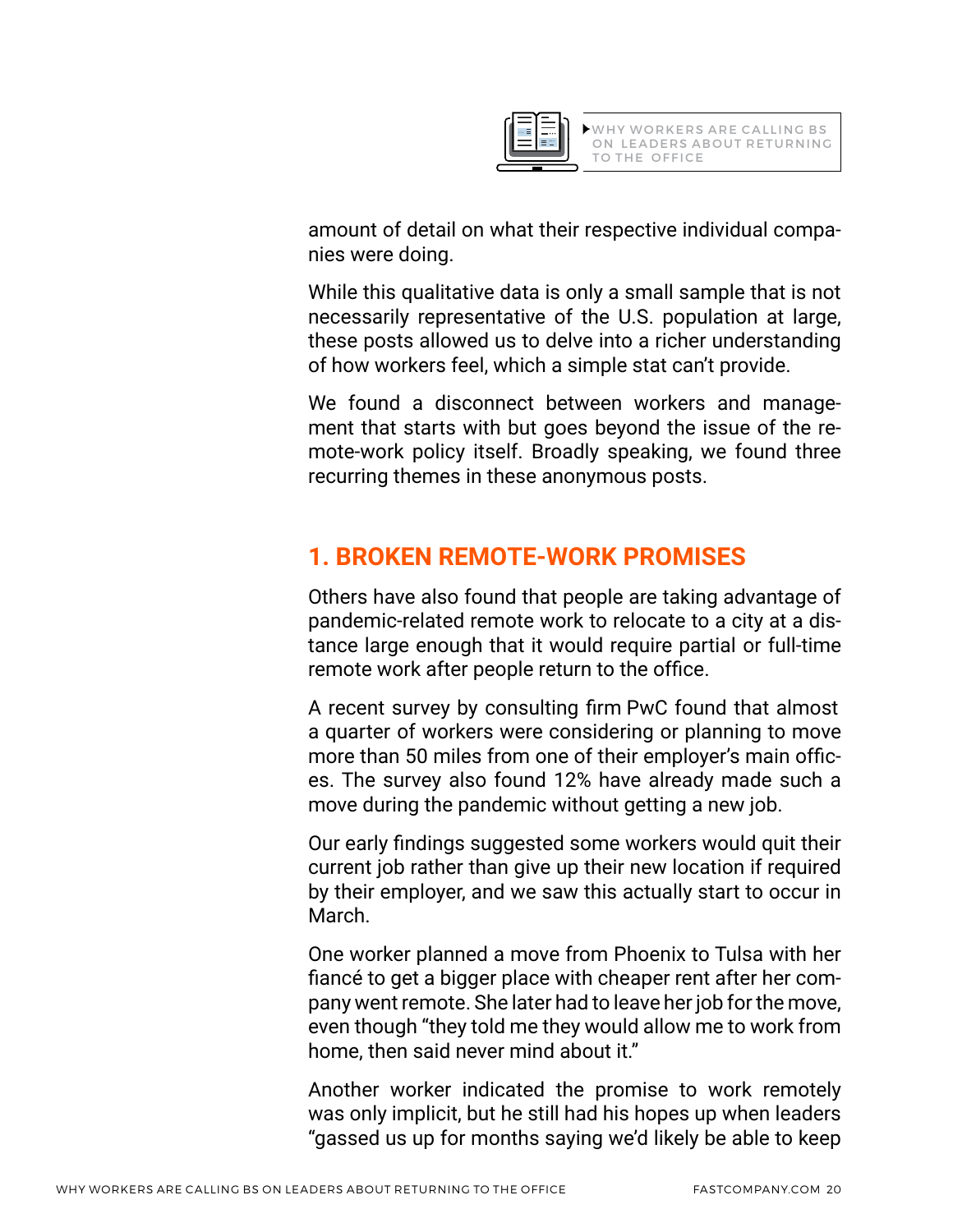

working from home and come in occasionally" and then changed their minds and demanded employees return to the office once vaccinated.

2. CONFUSED REMOTE-WORK POLICIES

Another constant refrain we read in the worker comments was disappointment in their company's remote-work policy—or lack thereof.

Whether workers said they were staying remote for now, returning to the office, or still unsure, we found that nearly a quarter of the people in our sample said their leaders were not giving them meaningful explanations of what was driving the policy. Even worse, the explanations sometimes felt confusing or insulting.

One worker complained that the manager "wanted butts in seats because we couldn't be trusted to [work from home] even though we'd been doing it since last March," adding: "I'm giving my notice on Monday."

Another, whose company issued a two-week timeline for all to return to the office, griped: "Our leadership felt people weren't as productive at home. While as a company we've hit most of our goals for the year. . . . Makes no sense."

After a long period of office shutterings, it stands to reason workers would need time to readjust to office life, a point expressed in recent survey results. Employers that quickly flip the switch in calling workers back and do so with poor clarifying rationale risk appearing tone-deaf.

It suggests a lack of trust in productivity at a time when many workers report putting in more effort than ever and being strained by the increased digital intensity of their job that is, the growing number of online meetings and chats.

And even when companies said they wouldn't require a return to the office, workers still faulted them for their motives, which many employees described as financially motivated.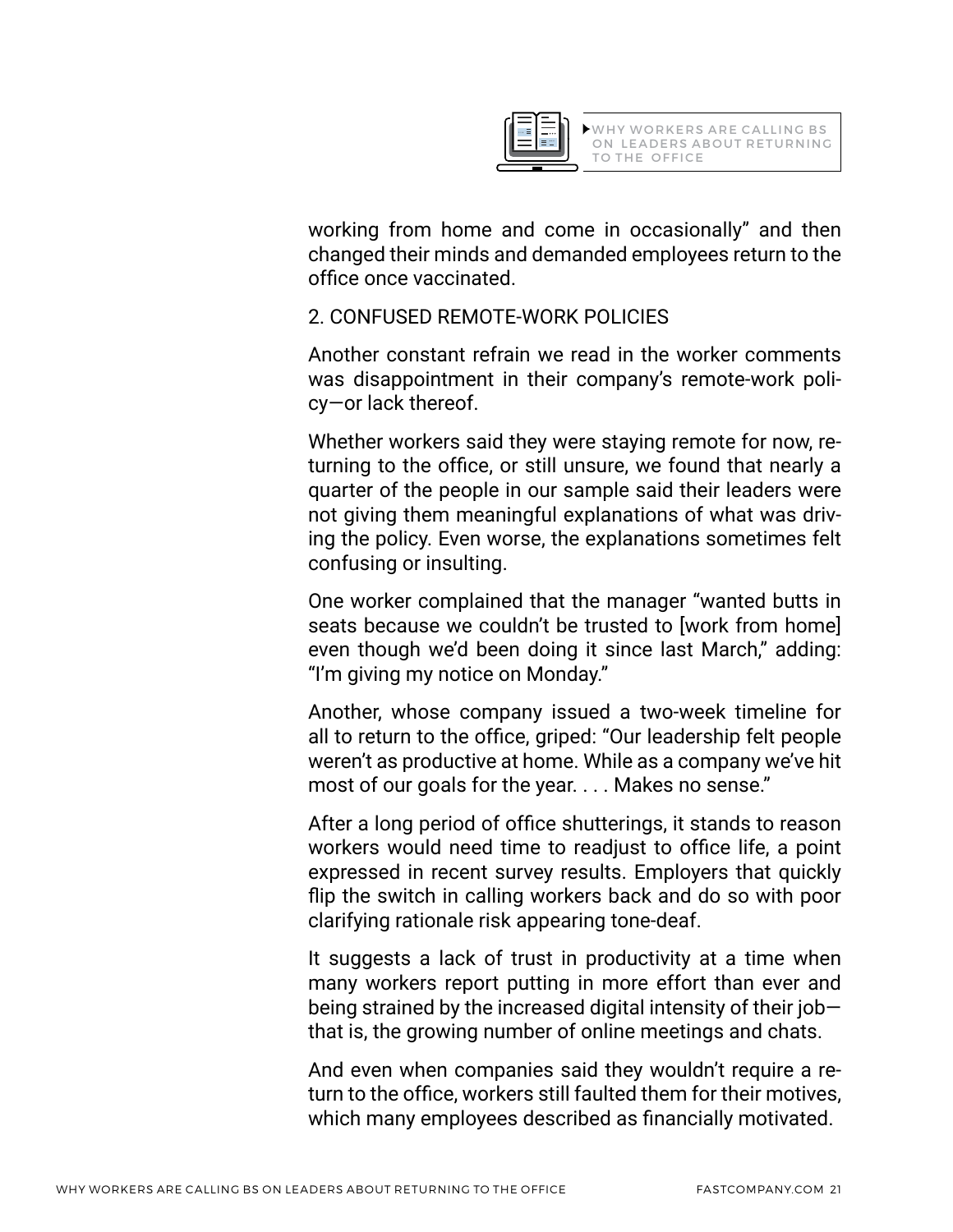

"We are going hybrid," one worker wrote. "I personally don't think the company is doing it for us. I think they realized how efficient and how much money they are saving."

Only a small minority of workers in our sample said their company asked for input on what employees actually want from a future remote work policy. Given that leaders are rightly concerned about company culture, we believe they are missing a key opportunity to engage with workers on the issue and show their policy rationales aren't only about dollars and cents.

#### **3. CORPORATE CULTURE "BS"**

Management gurus such as Peter Drucker and other scholars have found that corporate culture is very important to binding together workers in an organization, especially in times of stress.

A company's culture is essentially its values and beliefs shared among its members. That's harder to foster when everyone is working remotely.

That's likely why corporate human resource executives rank maintaining organizational culture as their top workforce priority for 2021.

But many of the forum posts we reviewed suggested that employer efforts to do that during the pandemic by orchestrating team outings and other get-togethers were actually pushing workers away, and that this type of "culture building" was not welcome.

One worker's company "had everyone come into the office for an outdoor luncheon a week ago," according to a post, adding: "Idiots."

Surveys have found that what workers want most from management, on the issue of corporate culture, are more remote-work resources, updated policies on flexibility, and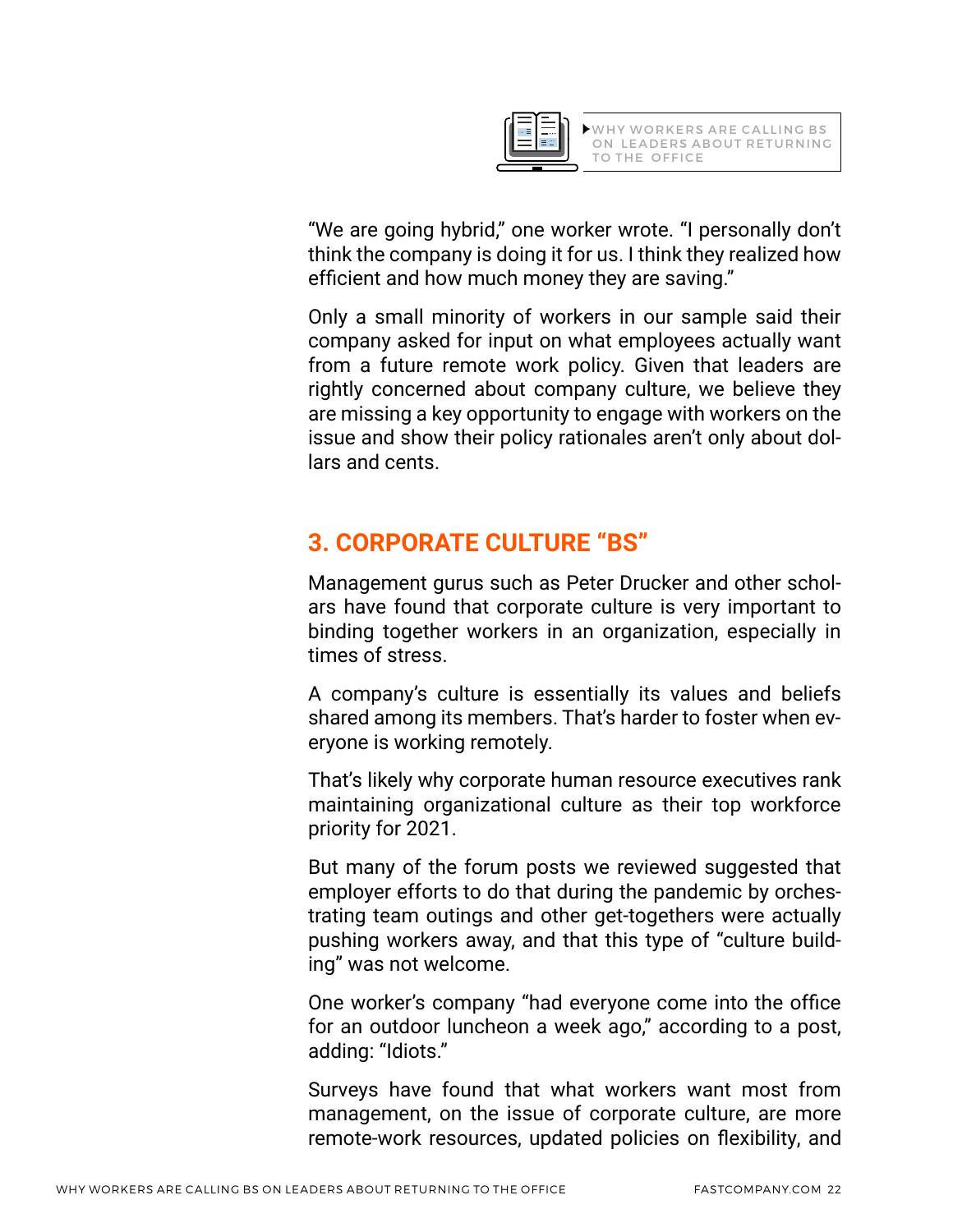

more communication from leadership.

\_\_\_\_\_\_\_\_\_\_\_\_\_\_\_\_\_\_\_\_\_\_\_\_\_\_\_\_\_\_\_\_\_\_\_\_\_\_\_\_

As another worker put it, "I can tell you, most people really don't give 2 flips about 'company culture' and think it's BS."

Kimberly Merriman is a professor of management at the Manning School of Business, University of Massachusetts Lowell; David Greenway is a doctoral candidate in leadership/organization studies at the University of Massachusetts Lowell; and Tamara Montag-Smit is an assistant professor of business at the University of Massachusetts Lowell.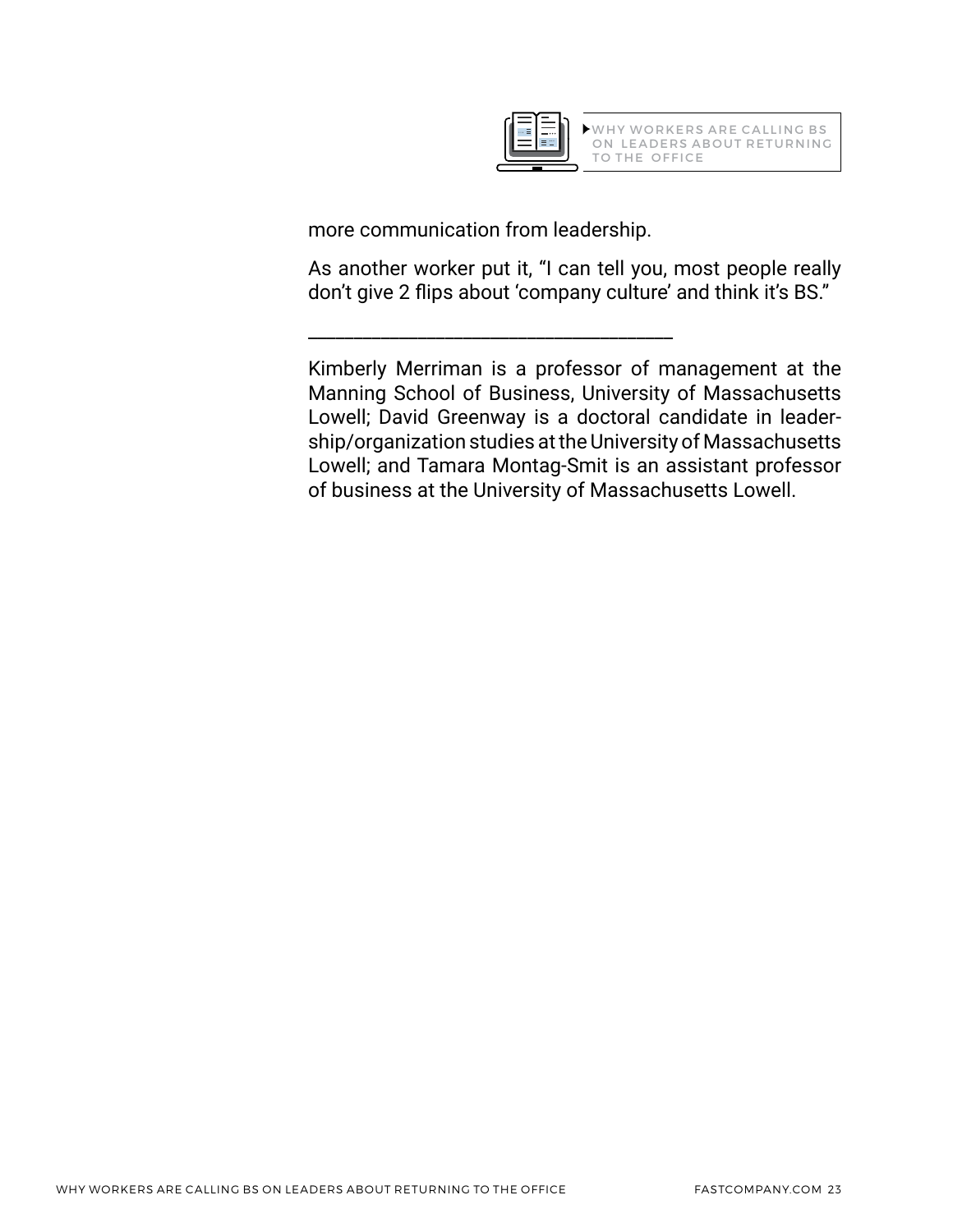

<span id="page-23-0"></span>"Because plans for the future are in flux, now's a good time for you to have some influence on your postpandemic work"

BY ART MARKMAN

# **Now Is The Time To Design Your Post-Pandemic Work Life**

We're past the one-year anniversary of the lockdown in the United States after the start of the COVID-19 pandemic. Despite a concerning surge in infection rates, vaccination is proceeding rapidly, and many states are making the vaccine available to everyone. As a result, many of us are starting to see the light at the end of the tunnel.

Organizations are beginning to think about what work life is going to look like in the new normal. Clearly, people were able to be productive while working from home. Many people actually found a lot to like about the work-from-home environment, including the absence of a commute and the ability to interleave work and family responsibilities.

Because plans for the future are in flux, now is a good time for you to have some influence on what the post-pandemic work environment looks like. But that will require a little planning.

Start by grabbing a sheet of paper (or a spreadsheet) and dividing it into three columns. Label them: What do I miss? What do I love? What do I do?

In the first column, think back to those bygone days when work was normal. Which aspects of that have you been unable to duplicate? It might have been spending time working closely with colleagues, traveling to visit customers and clients, or having a workspace with whiteboards, bulletin boards, and environments you could organize to make you more productive.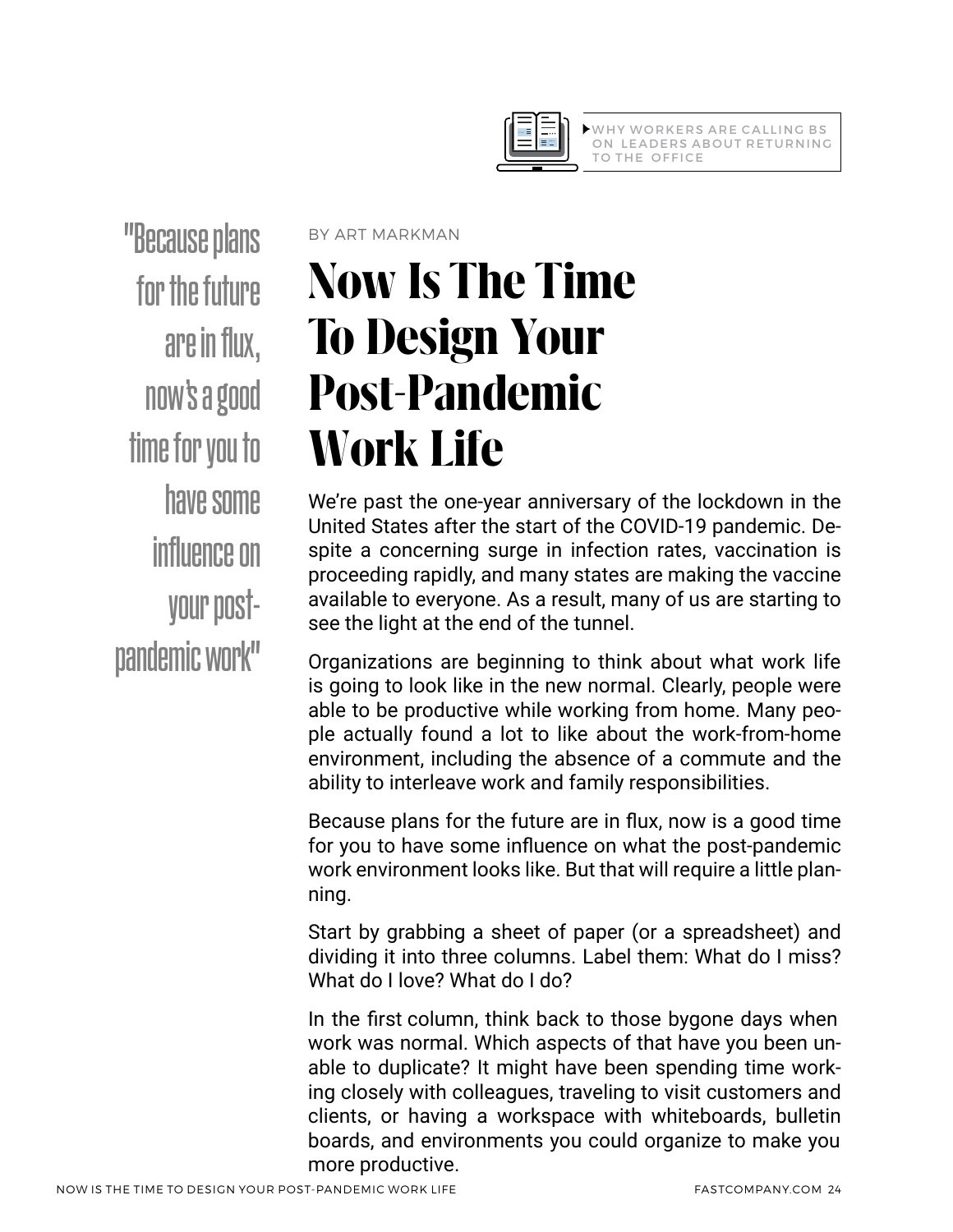

Over the last year, most people have tried to do the best they can to stay busy and productive during a difficult time. As we shift into the post-COVID-19 environment, though, it is important to be mindful about how to reinstate some of what you used to be able to do effectively. That might mean going to the office more often, adding travel back into your schedule, or getting a budget to redo a part of your home office.

It is important to think about that now, because, if there are things you really want to be included in plans for the future, you should be communicating about that with supervisors and other people involved in planning right now. It will be much harder to influence those plans once they have been laid out in more detail.

In the second column, focus on what has gone well in your work-from-home environment. You might enjoy the flexibility, the lack of commute, or having a private workspace most of the time. Perhaps you moved away from the city where your job is located and are loving not being tied to a particular region of the country.

You'd like to preserve as much of the benefit of the workfrom-home environment as possible after the pandemic. Communicate with your supervisor about what you think has gone well. People in leadership positions often have strong opinions about how their employees should work, but those opinions would benefit from knowing more specifics about your experience. Provide input even if you haven't been asked for it yet.

Finally, you need to start thinking more about what actions you will need to take in order to make the new work environment good for you. That way, when your organization does announce its plans for the future, you can prepare for your ideal environment. The aim here is to be specific about what you need to do—specific enough that you could put particular actions on your calendar and get them done.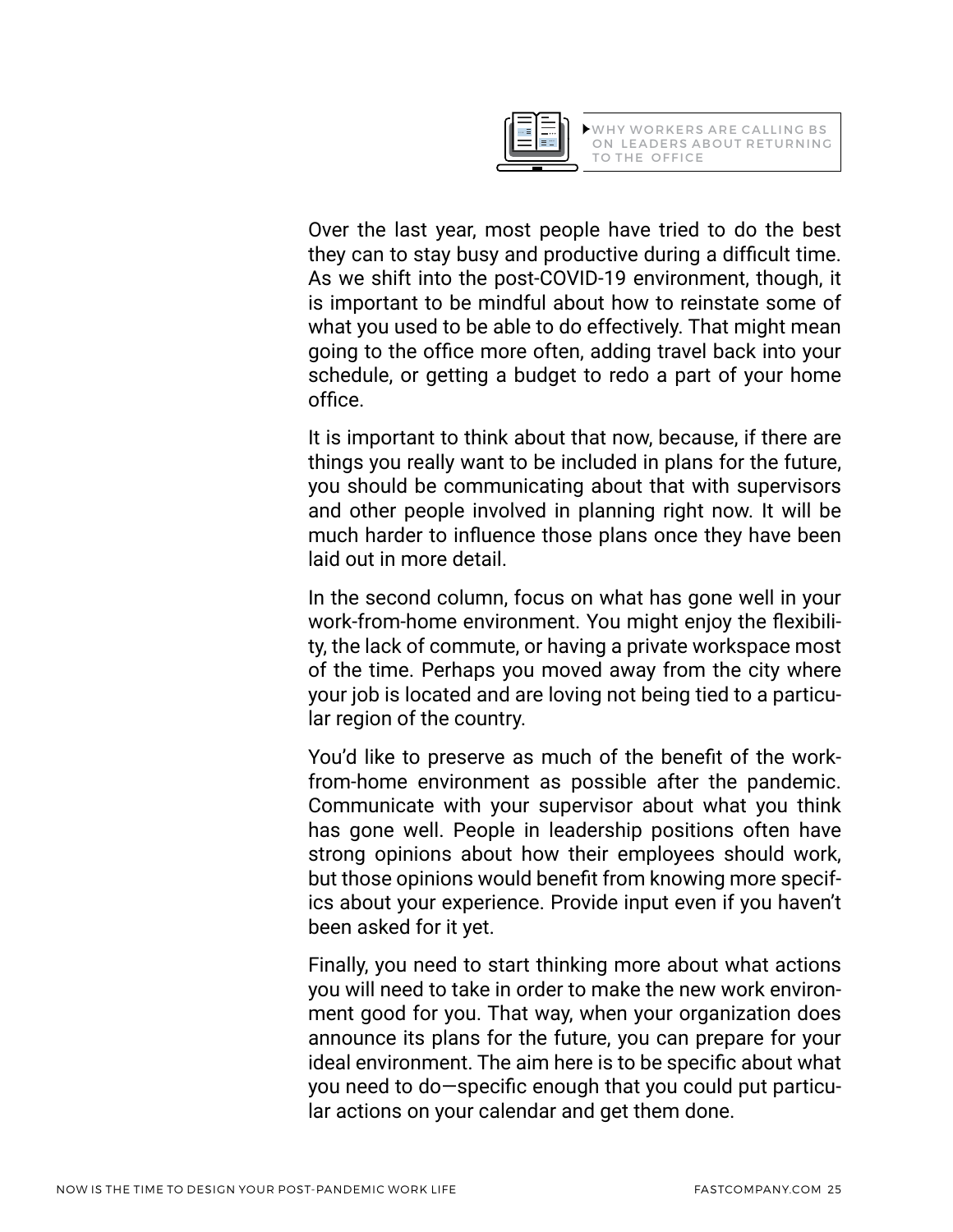

If you are going to continue working from home, then you need to figure out the obstacles to having the ideal workspace and then prepare to overcome them. If you get stuck solving these problems, reach out to colleagues and talk about how they handle these issues. Don't let the subpar aspects of working from home persist if the temporary becomes the permanent.

If you are going to be returning to work, then what can you do to ensure that some of the great things about work-fromhome survive? Do you need to negotiate some more flexible time? Do you need to find a less intensive way to commute to work?

The reality is that when we shift to the post-COVID-19 era, there will be a few weeks where there is a renewed opportunity to change habits and fix the workplace environment. After that, the flood of work will kick in, and you'll lose the window of opportunity to improve your work life or your work-life balance. Preparing for that shift in advance is a great way to ensure you don't miss out on the chance to get the best of both worlds.

#### **ABOUT THE AUTHOR**

Art Markman, PhD is a professor of Psychology and Marketing at the University of Texas at Austin and Founding Director of the Program in the Human Dimensions of Organizations. Art is the author of Smart Thinking and Habits of Leadership, Smart Change, Brain Briefs, and, most recently, Bring Your Brain to Work.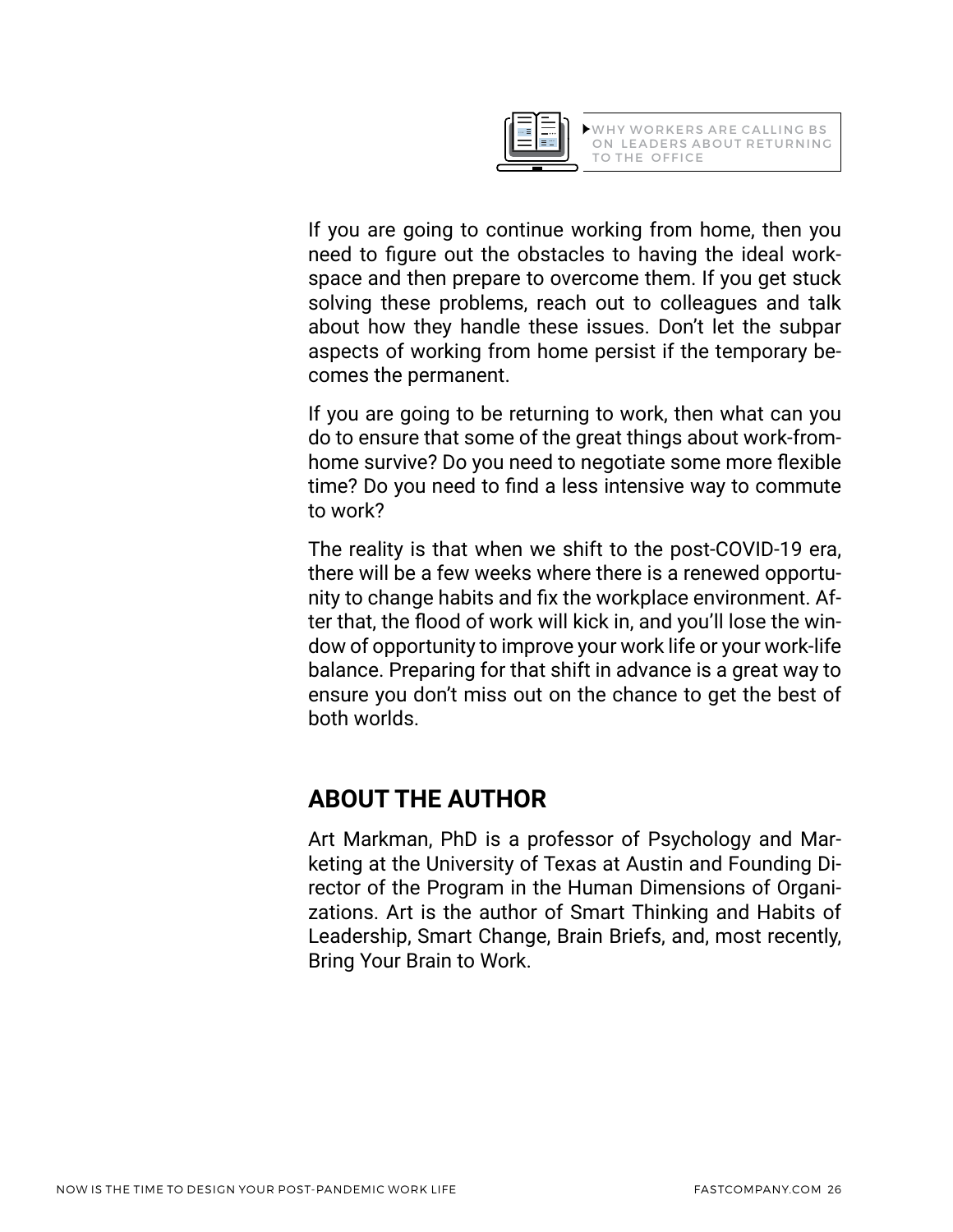

<span id="page-26-0"></span>"And what to say if you want to stay at your cur-rent job, but work remotely some of the time."

#### BY SARA SUTTON

### **How To Find A New Remote Job If Your Current Employer Wants You Back In The Office**

The global pandemic has permanently reshaped the workplace and how, when, and where people work. Business models have been forever disrupted with the realization that remote work is smart, strategic, and sustainable for companies to embrace, improving not only the bottom line but also providing benefits to the overall workforce.

Before the pandemic, only 5.2% of the U.S. workforce worked from home full time. Today, 58% are working remotely. And according to a new FlexJobs survey of more than 2,000 pandemic remote workers, 65% would prefer to stay fully remote after the pandemic, and 58% say they would "absolutely" look for a new job if they weren't allowed to continue working remotely in their current position. But not all businesses are ready to make the leap to long-term remote work.

If you're a professional whose company is asking everyone to return to the office, what are your options?

The good news is that the remote job market has grown by leaps and bounds this year, and will likely continue to do so. FlexJobs saw a 76% increase in fully remote job listings in 2020 over 2019.

And even if a company isn't ready for fully remote work, 82% of middle-market CEOs say they are likely to allow for a partially remote workforce even after the pandemic is over.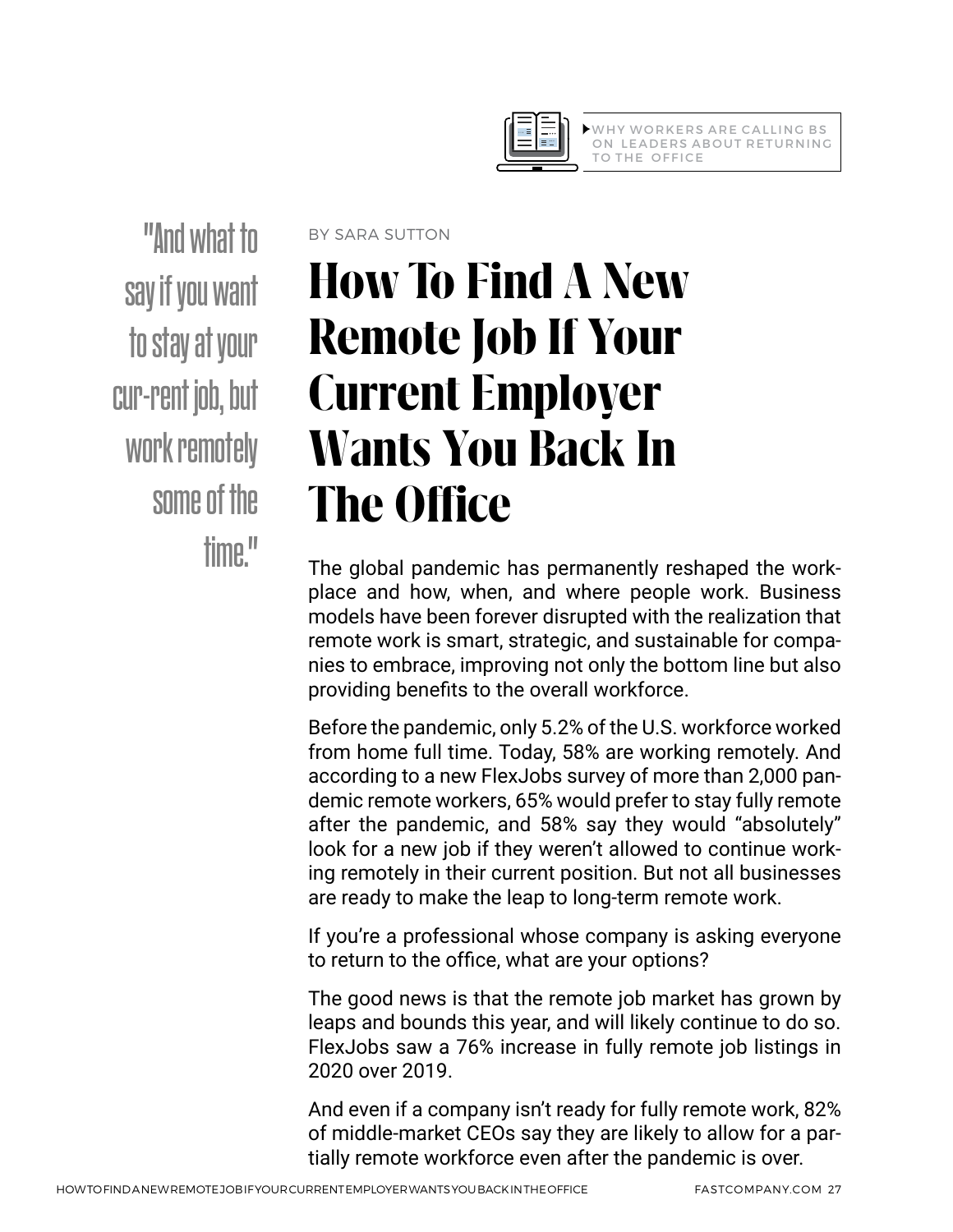

Let's tackle both situations: How to find a new, permanently remote job—and what to say if you want to stay at your current job, but work remotely some of the time.

#### **STRATEGY 1: LOOKING FOR A PERMANENTLY REMOTE JOB**

If you've been working remotely for the past year, you have remote work experience—a highly valuable asset in your remote-job search. Mention this remote experience on your resume and in cover letters.

What counts as remote experience?

- Working not in the same physical space as your coworkers, across time zones or in different offices, for example
- Working from home occasionally or regularly
- Earning a degree or certification online
- Volunteering where you did most of the work from your home office

Along with having some remote experience and strong remote skills, the key is to communicate that remote work experience and skills into your application materials. We recommend job seekers frame their application materials (resume, cover letter) very specifically when applying to a remote job versus non-remote jobs.

Here are three specific ways to highlight your remote work experience and skills on your resume:

1. State it clearly. In your Experience section, mention "Remote Work" next to your job title or location. For example, Director of Marketing (100% Remote Work) or High School Biology Teacher, Partially Remote Work, Anaheim, CA.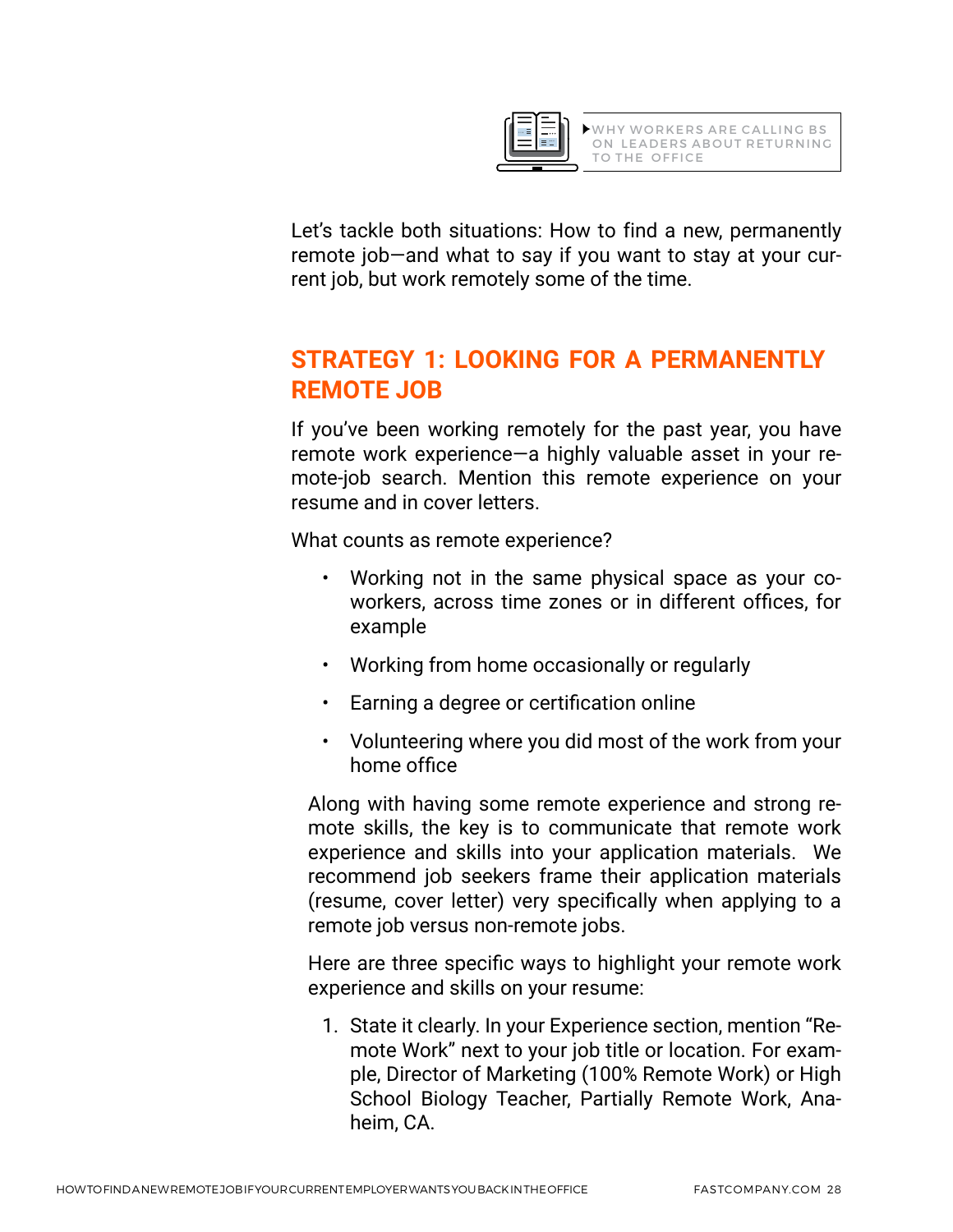

- 2. Include your experience or skills in the descriptions of your past jobs. For example, "led a team of five customer service reps in a completely remote-work environment, and successfully earned an average team satisfaction rating of 94%."
- 3. Build it into your skills section. For example, make sure you list the types of skills it takes to be a successful remote worker. Time and task management, communication, self-management, the ability to work independently, and comfort with technology are some of the top skills employers like to see when hiring for remote jobs.

Lastly, be sure you're looking for remote jobs in the most trustworthy of places. Unfortunately, there is a long history of work-from-home scams. The Federal Trade Commission received more than 58,000 reports of work-from-home scams between 2015 and 2019, with victims losing an average of \$1,200 to a scam. And the pandemic has only increased their prevalence.

How can you stay safe? Start with specialized remote-work sites, and no matter the site, pay attention to the quality control process for their job listings. Do they screen every job and company before posting, or rely on job seekers to selfscreen? It's important to use remote job sources that help connect you to the best listings, and stay clear of the scams, multi-level marketing, and other less-than-professional opportunities.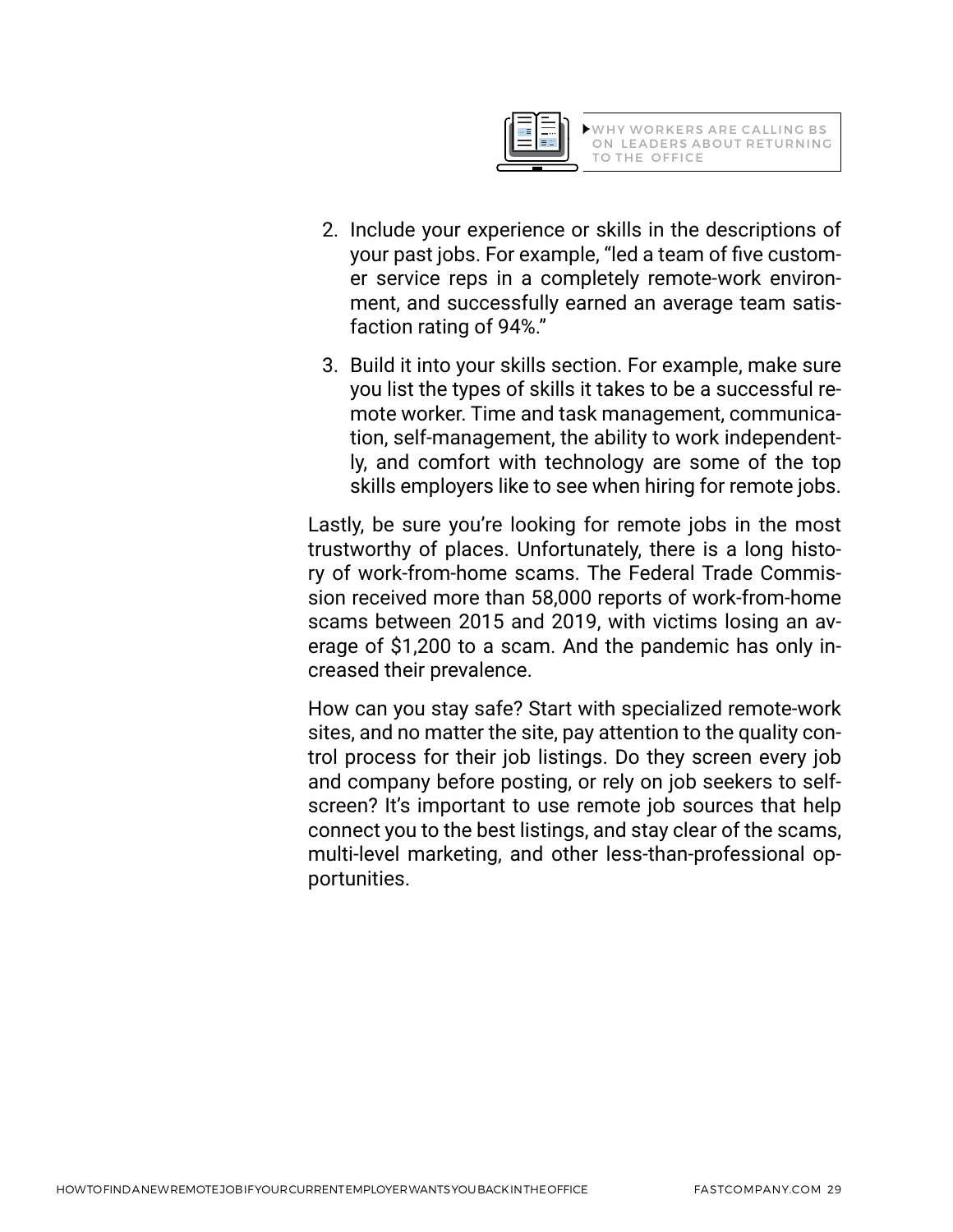

#### **STRATEGY 2: NEGOTIATING A HYBRID REMOTE WORK ARRANGEMENT**

If you enjoy your current role, but you're not interested in working from the office all the time, you're not alone! According to that same FlexJobs survey, 33% of professionals would prefer a hybrid work situation after the pandemic.

Our Career Coaching Team recommends the following approach when asking for a hybrid work situation:

- 1. Ask your manager for a meeting to discuss your options. Here's a sample that you can adapt:
- 2. To best prepare for the coming months, I'd like to get a good sense of the company's plans to return to the office and what the options are for longer-term remote work. Could we set up a call for later this week?
- 3. Prepare a proposal to present in your meeting. Include the specific arrangement you'd ideally like (for example, working from home three days per week), your reasoning for the request and the professional and work-related (not personal) benefits of a hybrid arrangement, and details or scenarios for your potential schedule and communication with the team.
- 4. Practice your pitch until you feel confident delivering it, and prepare responses to possible questions your manager might have. Try to anticipate their concerns or worries ahead of time, and brainstorm ideas to divert any pushback you might receive.
- 5. If you don't receive a "yes" right away, you might want to ask your manager what concerns they have, and then think of ways to address those. Consider asking to revisit the subject three or six months from now, or propose a trial run where you can demonstrate how the arrangement would work.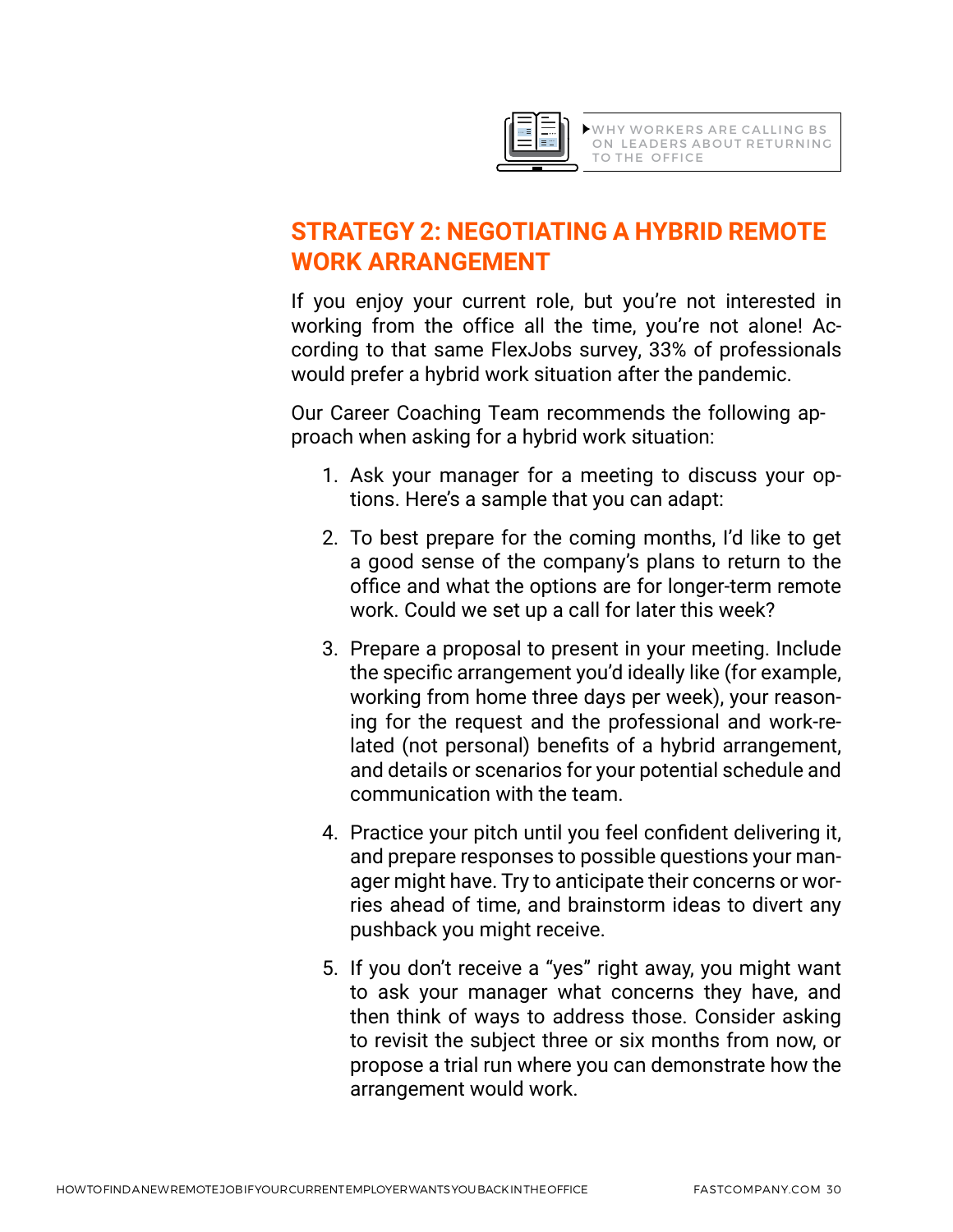

Over the last year, remote work has proven itself to be a smart, strategic, and sustainable option for millions. As more companies embrace remote work for the long-term, I fully expect that the number of jobs that can be performed from anywhere will continue to grow as well. If you see remote work as a key part of your professional future, now is the time to make it happen for yourself.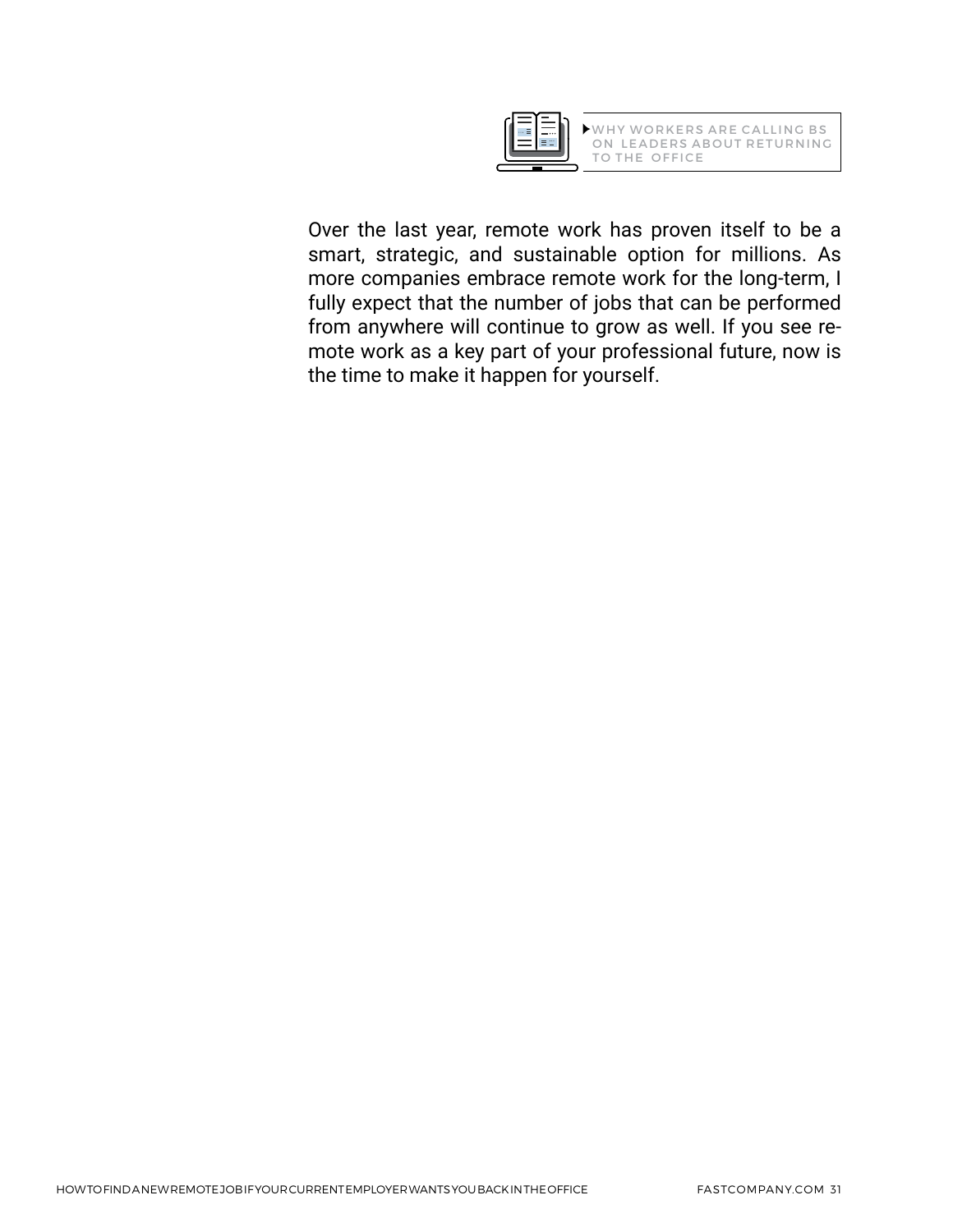

<span id="page-31-0"></span>"Despite new norms around flexible work environments, inclusive work spaces and habits still deserve consider-ation."

#### BY FRANK WEISHAUPT

# **A Hybrid Office Will Require New Routines. Here's How To Get It Right**

Businesses across the globe have come a long way in embracing the digital office over the past year, since work-fromhome became the standard for nonessential companies. Even before the pandemic, I championed the concept of the "modern" working environment and embraced the hybrid office (half in-office, half remote.

In the new normal, more offices will need to move to a hybrid model, not just to cut down on the number of people in a given space at one time, but because we're all experiencing the perks of remote work, which is something employees across the board will expect after the threat of the pandemic subsides.

With vaccines becoming more readily available across the country, the prospect of returning to the office is becoming a reality. Many people are anxious and ready to get back into the office in some shape or form. However, we must do it responsibly. We must ensure that we empower workers as they return, as well as those who continue working remotely indefinitely.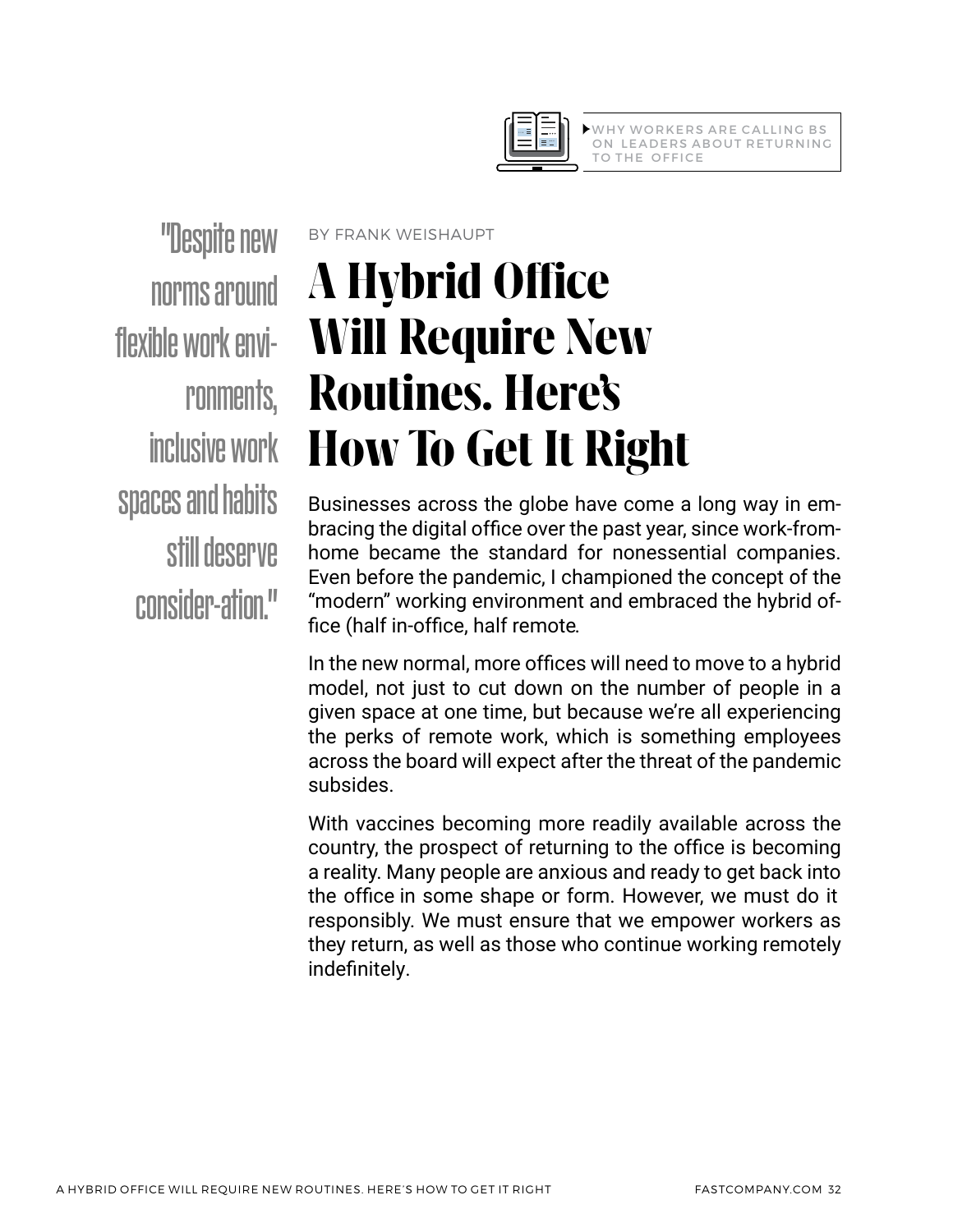

#### **STRONGER WI-FI AND MORE DIGITAL STORAGE SPACE**

It's a familiar routine: We're in the middle of making a great point in a team meeting on a video call when someone says, "Oh by the way, you're frozen," or "I think you lost connection." Despite this uncomfortable circumstance, video calls are likely here to stay; connectivity will be crucial to ensure high-quality video calls can occur for internal and external meetings.

Internet companies stepped up at the beginning of the pandemic, particularly for students forced into remote learning environments. Operations teams need to work hand in hand to make sure their current packages will be able to support the office's new needs, and if not, find alternative packages that will power their teams.

Businesses such as Google Drive and Dropbox were already touting cloud technology. Now, storage and asset management will continue being important investments, even when our teams return to the office.

While many were already familiar with these systems and leveraging them on a day-to-day basis, not everyone will be in the office at the same time, due to the hybrid workplace and more flexible work conditions. After a year of working remotely, our cloud organizational drives have seen more files uploaded than ever—and this trend is likely to continue.

These investments will create a solid infrastructure for teams to work in the office, at home, or anywhere.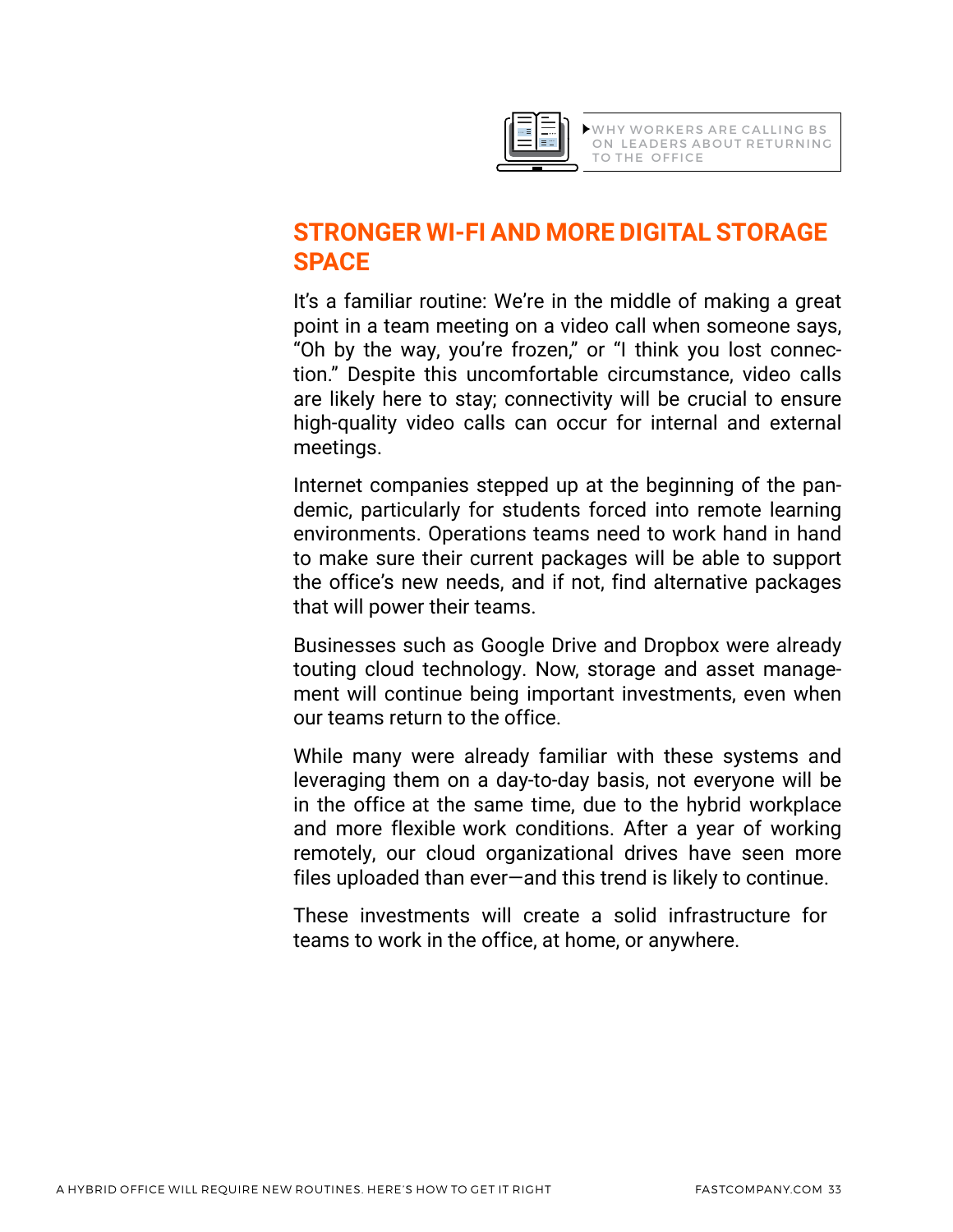

#### **ADJUSTING THE PREVIOUS STATE OF WORKFLOWS**

While digital workflows have been top of mind, now that the return to office is more imminent, our in-office workflows will need a reboot. As a key priority for most offices and businesses, operations teams will look to upgrade current spaces, making them safe and effective for the hybrid workforce.

After a year-plus of remote work, operations teams will be tasked with reconfiguring office layouts: where desks are located, making sure employees have enough room to feel comfortable returning to the office, looking at office soft spaces, and providing team members with spaces to connect safely.

With hybrid work, offices will need to bring in some of the aspects of remote work that employees now appreciate and expect. These include embracing some of the benefits of working from home such as bringing in more standing desks and incorporating more flexible spaces for phone calls and personal matters, while fostering focus.

#### **MORE COLLABORATIVE AND EVOLVED CONFERENCE ROOMS**

Conference rooms will experience a major makeover. While the future of the workforce is hybrid, conference rooms will still play a larger role than they did in the pre-pandemic office.

The reality is that not everyone will be in the office all at once, owing to safety reasons, but also due to the fact that people now want a more flexible lifestyle.

Of course, hybrid teams will still need meetings and group calls to feel inclusive and, in turn, productive. Conference rooms will need to be laid out differently, just like our common spaces and desks, to ensure that teams have space be-